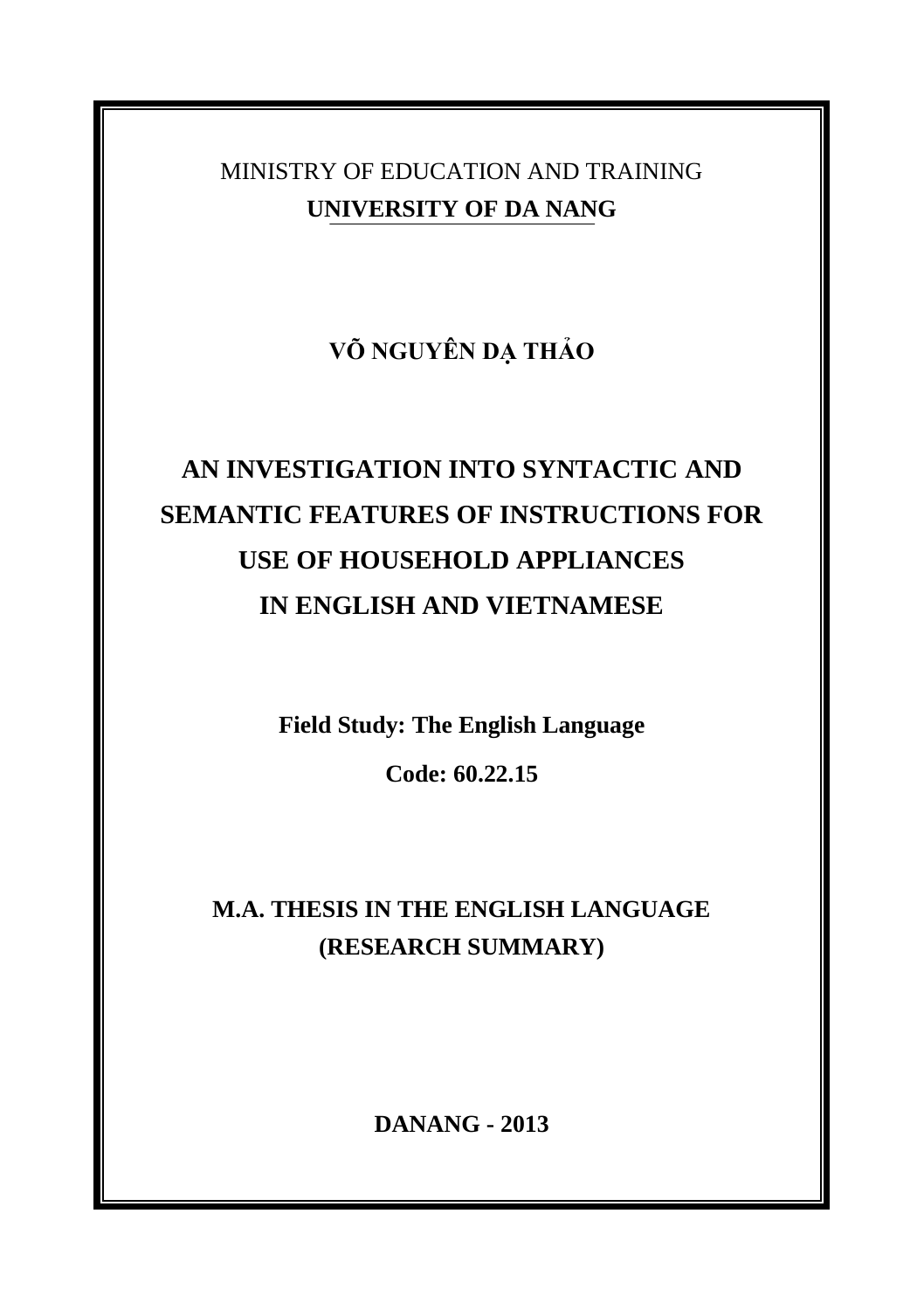This thesis has been completed at The University of Danang

Supervisor: TS. **TRẦN QUANG HẢI**

Examiner 1: PGS.TS. **TRƯƠNG VIÊN**

Examiner 2: TS. **NGŨ THIỆN HÙNG** 

The thesis will be orally defended at the Examining Committee Time : 3/3/2013 Venue : University of Danang

*This thesis is available at* 

- Information Resources Center, the University of Danang

- The library of College of Foreign Languages, the University of Danang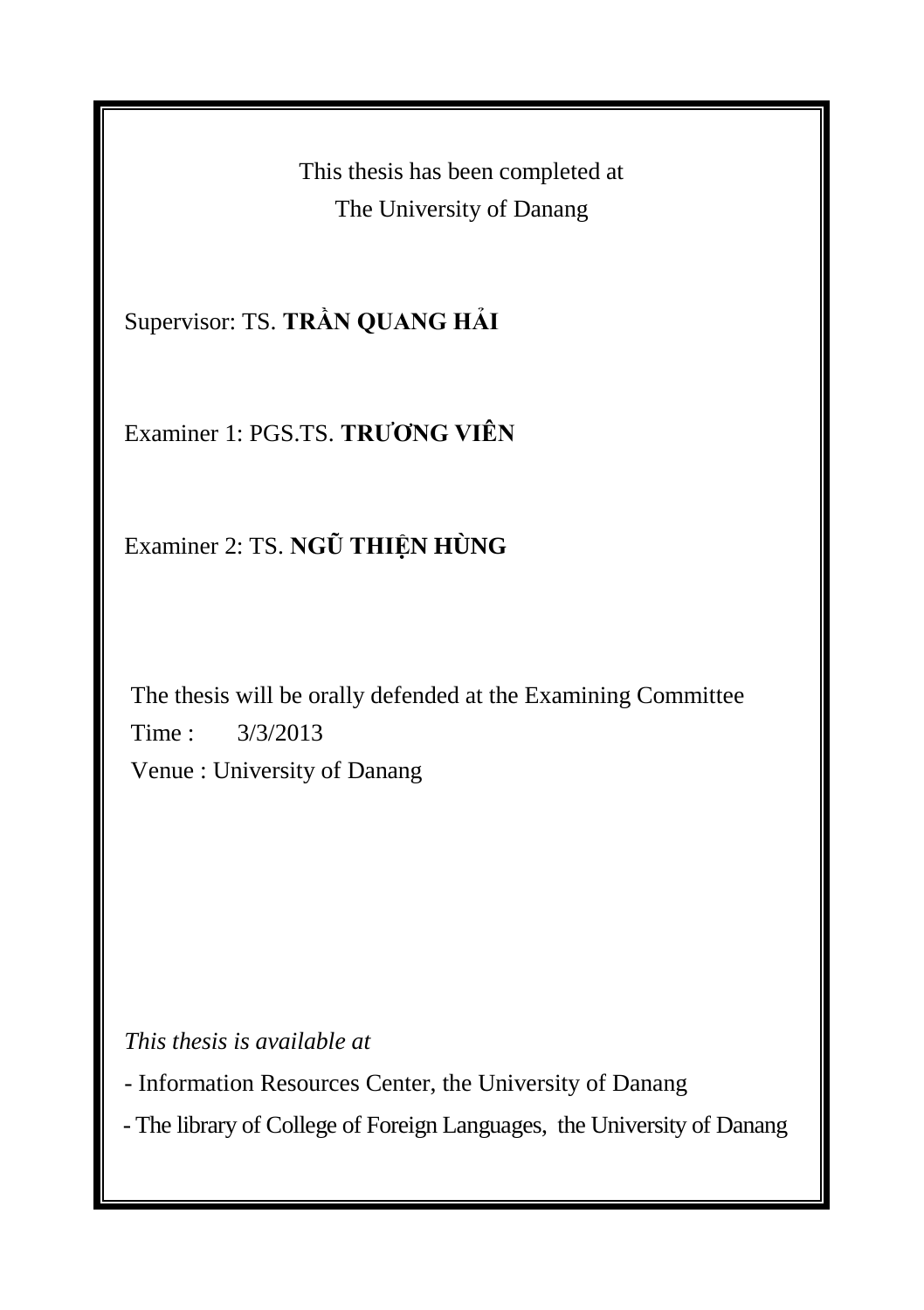# **CHAPTER 1: INTRODUCTION 1.1. RATIONALE**

The language found in everyday life is full of what can be called "instructional text". Instructional texts range from simple cooking recipes to large maintenance manuals. They also include documents as diverse as notices, signs, technical manuals, teaching texts, instructions for use, medical notices, etc… In fact, we can find instructions in many forms and many different situations in our daily lives. For examples, we can see some notices of instructions appear written on the doors: (1) "Full", (2) "Push" or (3) "Automatic slide doors" etc…And also, in the office, we can see notices like (4)"No cigarette", (5)"Emergency exit" or (6)"Entrance" etc... In the park, a lot of signs of instructional text are written like (7) "Please do not step on the grass" or (8) "Do not feed animals by your hands" and (9) "Stay away from dangerous lions" etc... Also, the manufacturers have given us instructions for use of electronic insect killer as (10) "Check the local voltage before operating" [15] or instructions for use of ceiling fans as (11)"After fan is completely installed, check to make sure that all connections are secure to prevent fan from falling and/or causing damage or injury" [E13] etc...In these examples mentioned, we can see that whatever the length, simplicity or complexity and mode of the instructional texts, they all share one common feature is that to get someone to perform properly one or more actions. Instructional text influences people"s behavior. For an instructional or procedural text to be acceptable, it must be written in such way that readers can follow the instructions, advices, guidance and so forth that the text provides.

Therefore, it is necessary to make an investigation on syntactic and semantic features of instructional text. Because of the large extent of the work, we just aim at studying syntactic and semantic features of instructions for use of household appliances. However, we find out the syntactic and semantic characteristics of instructions for use of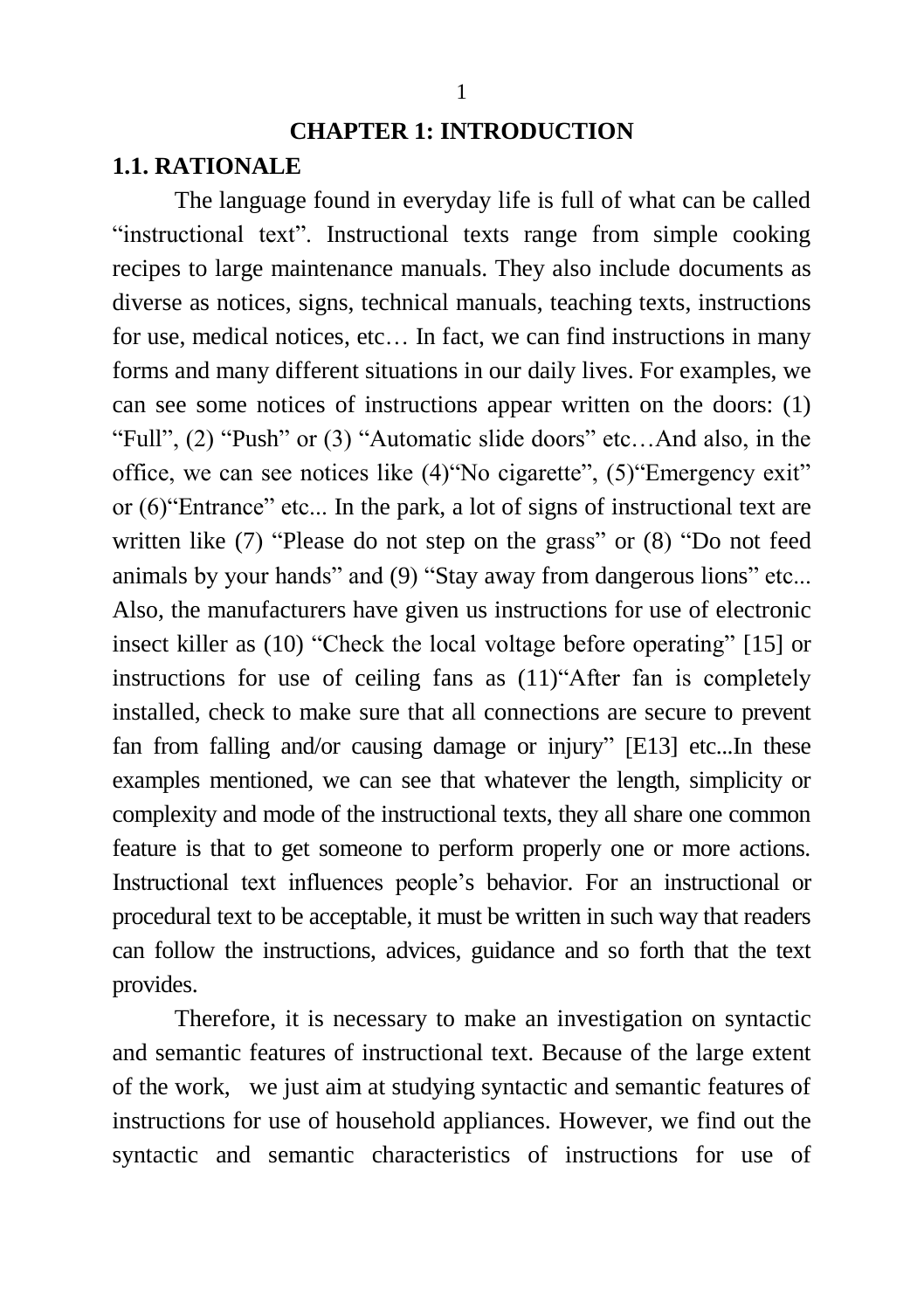household appliances in both English and Vietnamese languages. In this sense, the study is expected to contribute to the practical knowledge of teaching English as a foreign language, to the improvement of manual writing and to help the consumer to have better understanding of how to operate the household appliances in the proper and safe way.

### **1.2. AIMS AND OBJECTIVES**

### **1.2.1 Aims of the study**

This study aims at finding out general characteristics of instructional text and the possible differences and similarities in the syntactic and semantic features of instruction manuals in the English and Vietnamese.

### **1.2.2 Objectives of the study**

The study is intended to:

- Identify the syntactic and semantic features of instructional text of household appliances in English and Vietnamese.

- Compare and contrast the instruction for use in English and Vietnamese languages in terms of the similarities and differences.

- Suggest some possible solutions to understand and write the instructional text of household appliances effectively in the English and Vietnamese languages.

### **1.3. THE SIGNIFICANCE OF THE STUDY**

Nowadays, virtually every household product comes with sort of manuals, which cover operation routines, troubleshooting information, risks and hazards, etc. This leads to the necessity to provide the products with clear, comprehensible and comprehensive operation guides. With the aim to make an investigation on the syntactic and semantic features of instructional text for household appliances in their contrast in English and Vietnamese, the study is expected to be able to provide useful knowledge to enable better operation household products. The findings of the study are presumed to be the potential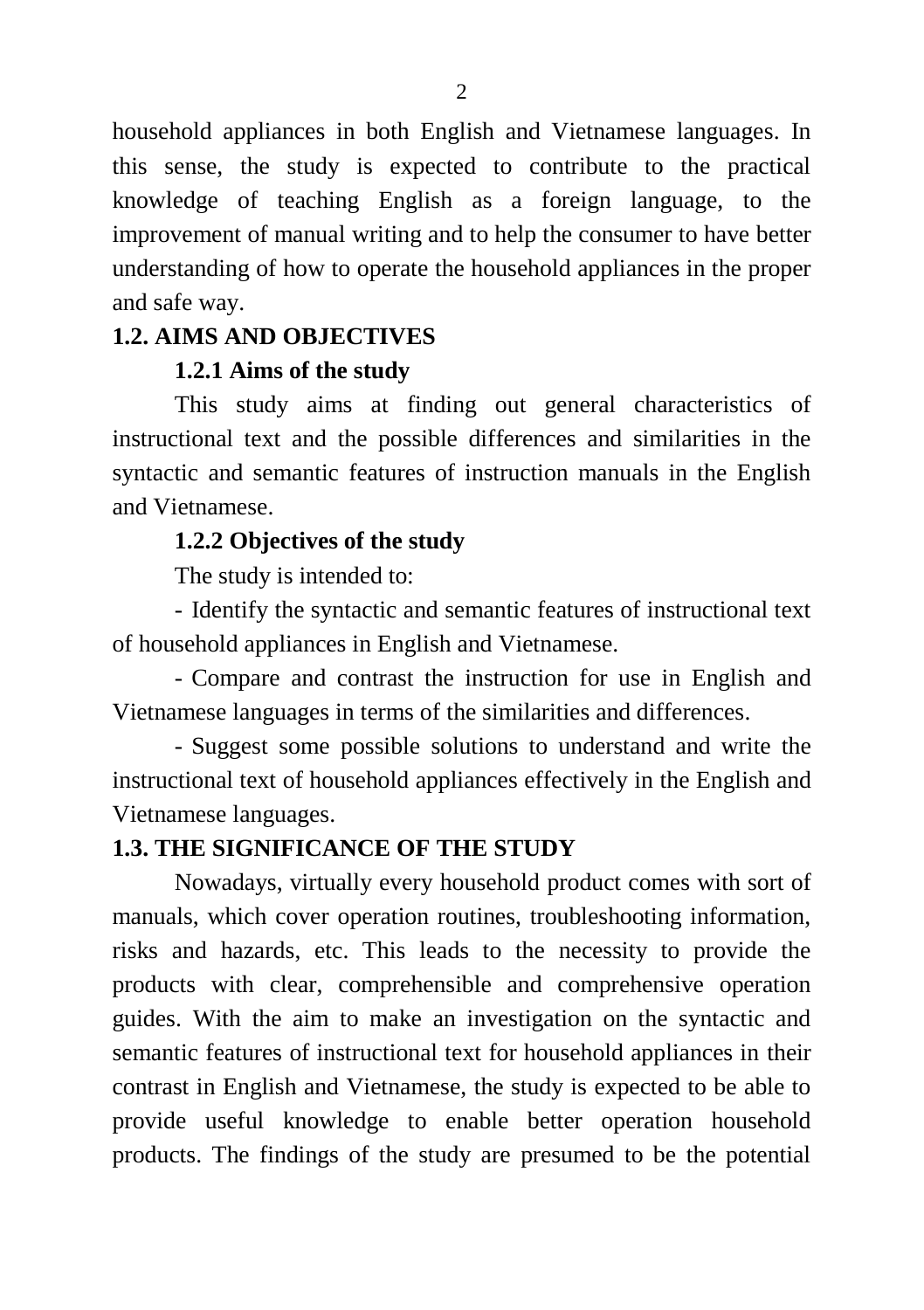source for the understanding and writing of instruction text in English and Vietnamese.

# **1.4. SCOPE OF THE STUDY**

Within the scope of the study, we would like to investigate syntactic and semantic features for instruction manuals of household appliances in English and Vietnamese languages.

# **1.5. RESEARCH QUESTIONS**

Taking into account the above objectives the following research questions guided our study:

1. What are the characteristics of instructional text of household appliances in English and Vietnamese?

2. What are the syntactic and semantic features used in instructional text of household appliances in English and Vietnamese?

3. What are the differences and similarities of instructional text of household appliances in English and Vietnamese?

# **1.6. ORGANIZATION OF THE STUDY**

Chapter1: Introduction

Chapter 2: Theoretical Background

Chapter 3: Methods and Procedures

Chapter 4: Findings and Discussions

Chapter 5: Conclusions and Implications

# **CHAPTER 2: LITERATURE REVIEW AND THEORICAL BACKGROUND**

# **2.1 LITERATURE REVIEW**

Kosseim and Lapalme's work (1994) presented on the content and structure of instructional texts. Their work studied two types of tasks: operator tasks, i.e., procedures on a system or device to accomplish a goal external to that system or device (e.g., mowing the lawn), and maintenance or repair tasks, i.e., specific operations on a system or device (e.g., repairing a tape recorder). In addition, Kosseim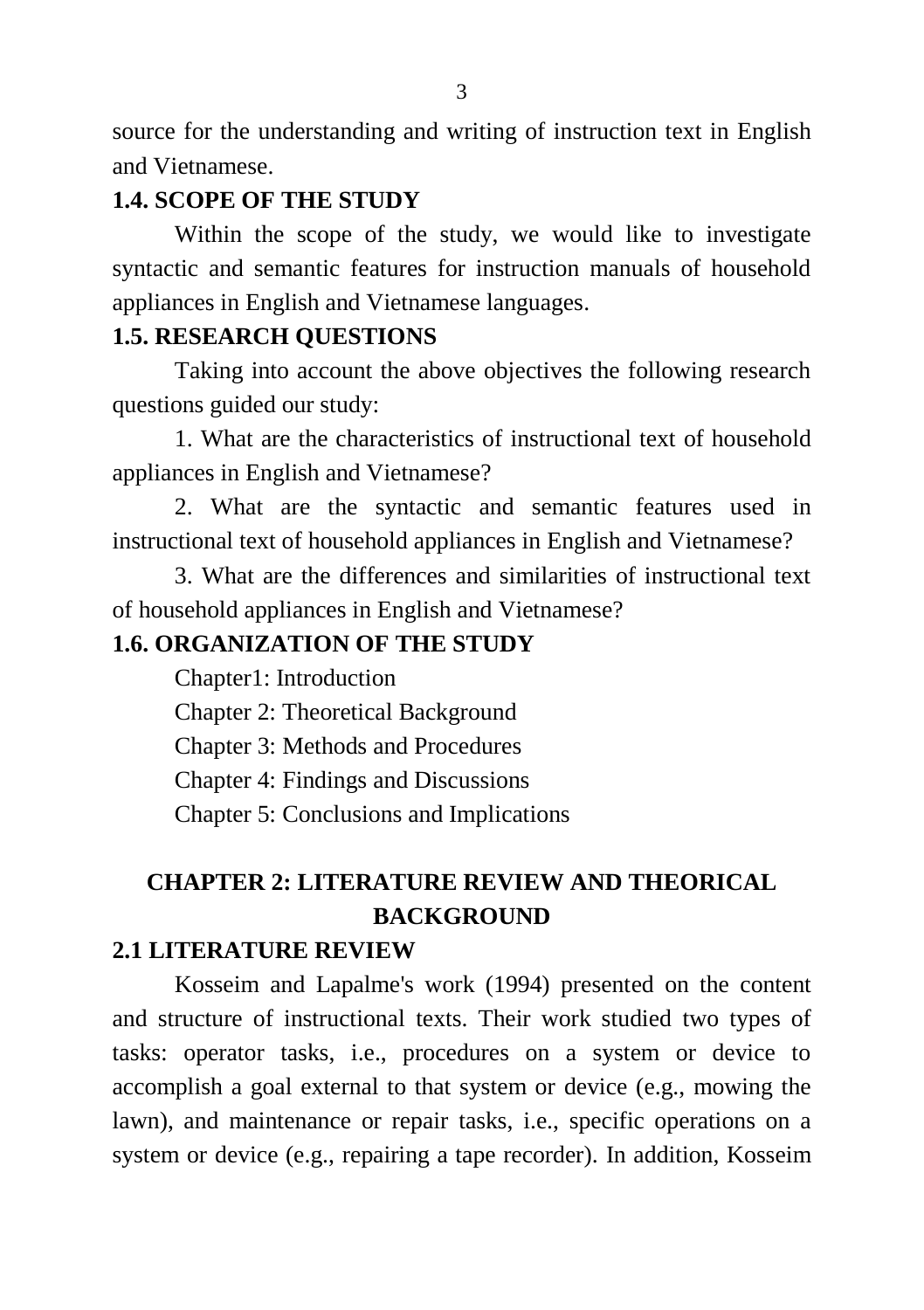and Lapalme introduced an intermediate semantic level. This level classifies task knowledge into semantic carriers according to functional criteria (the mandatory/optional nature of operations, the execution time, the influence of an operation on the interpretation of the procedure, etc.). Kosseim and Lapalme"s results are of great benefit for later study of semantic features in instructional text.

Linden (1993) has made an attempt to describe instructional text used in manual operation. He has focused on expressing rhetorical relations in instructional text. He suggested that instructional text can be viewed as the expression of a set of actions bearing procedural relationships with one another. Two tasks that an instructional text generator must perform are, first, to choose, for each action expression, the rhetorical relation it will hold with the other actions that best conveys their procedural relationships, and, secondly, to choose the grammatical form that will realize this rhetorical relation. However, Linden"s analysis did not identify the rhetorical status and grammar form that will realize this rhetorical relation.

Paris and Scott, in their paper (Paris and Scott, 1994), described different ways, or stances, in which instruction manuals can convey information:

*Information provision Eulogy Directive Explanation*

With respect to instructional text, in Vietnam, there was one studying of a discourse analysis in instructions for use of Drugs researched by Lâm Thị Thuỳ Linh but has not published yet. We will mention her work"s results one available.

Relating to this research, there are some books showing us linguistic knowledge such as "Dung học việt ngữ" by Nguyễn Thiên Giáp mentioned Context and Cooperative principle related to maxim"s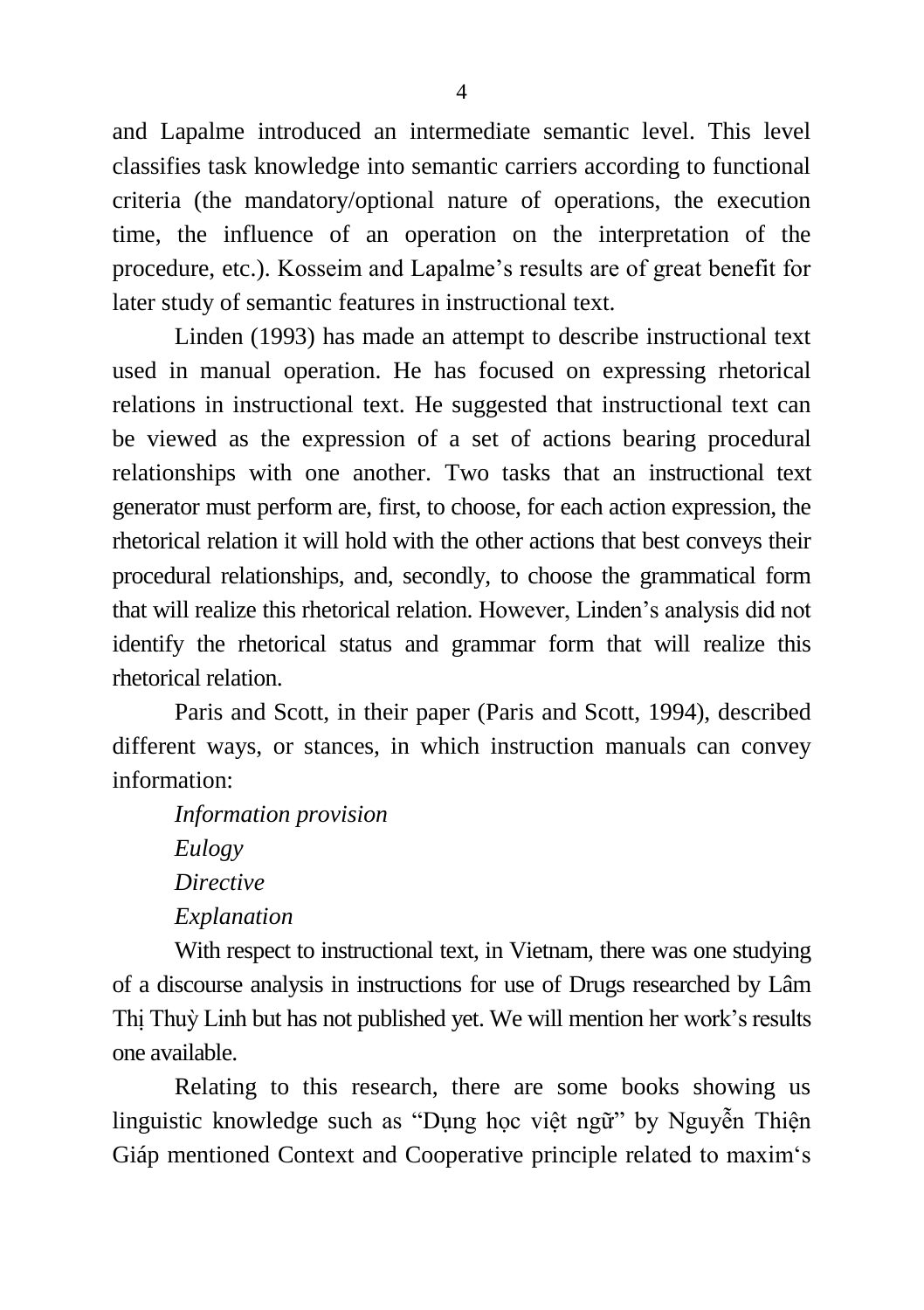quantity, "Dẫn phập phân tích diễn ngôn" by Trúc Thanh (1998), " Văn bản" by Diệp Quang Ban mentioned linguistic characteristics of discourse .

However, there is still no a specific study on the English and Vietnamese instructions for use of household appliances in terms of syntactic and semantic features. Within the framework, this paper will make a clear look at the syntactic and semantic features of instructions for use of household appliances in both languages English and Vietnamese.

### **2.2 THEORICAL BACKGROUND**

The goal of an instructional text is to describe the actions to be performed to achieve a particular goal. An understanding of syntactic and semantic features is essential to the study of instructional text. It is important for understanding language in instructional text, as there are likely to affect meaning and for understanding instructions and effects of uses.

### **2.2.1 Brief overview of text typology in English**

### *2.2.1.1 Types of text*

Werlich (1976) analyses five text types-description, narration, exposition, argumentation and instruction.

### *2.2.1.2 Descriptive texts*

Descriptive texts basically deal with factual phenomena, e.g. objects and people. Therefore, you find many verbs of "non-change" (e.g. to be, to stand, lie, sit etc.) and adverbs of place. Technical description tends to be neutral, exact and impersonal, while impressionistic description also gives expressions to the writer's feelings or moods.

*2.2.1.3 Narrative texts 2.2.1.4 Expository texts 2.2.1.5 Argumentative texts 2.2.1.6 Instructive texts*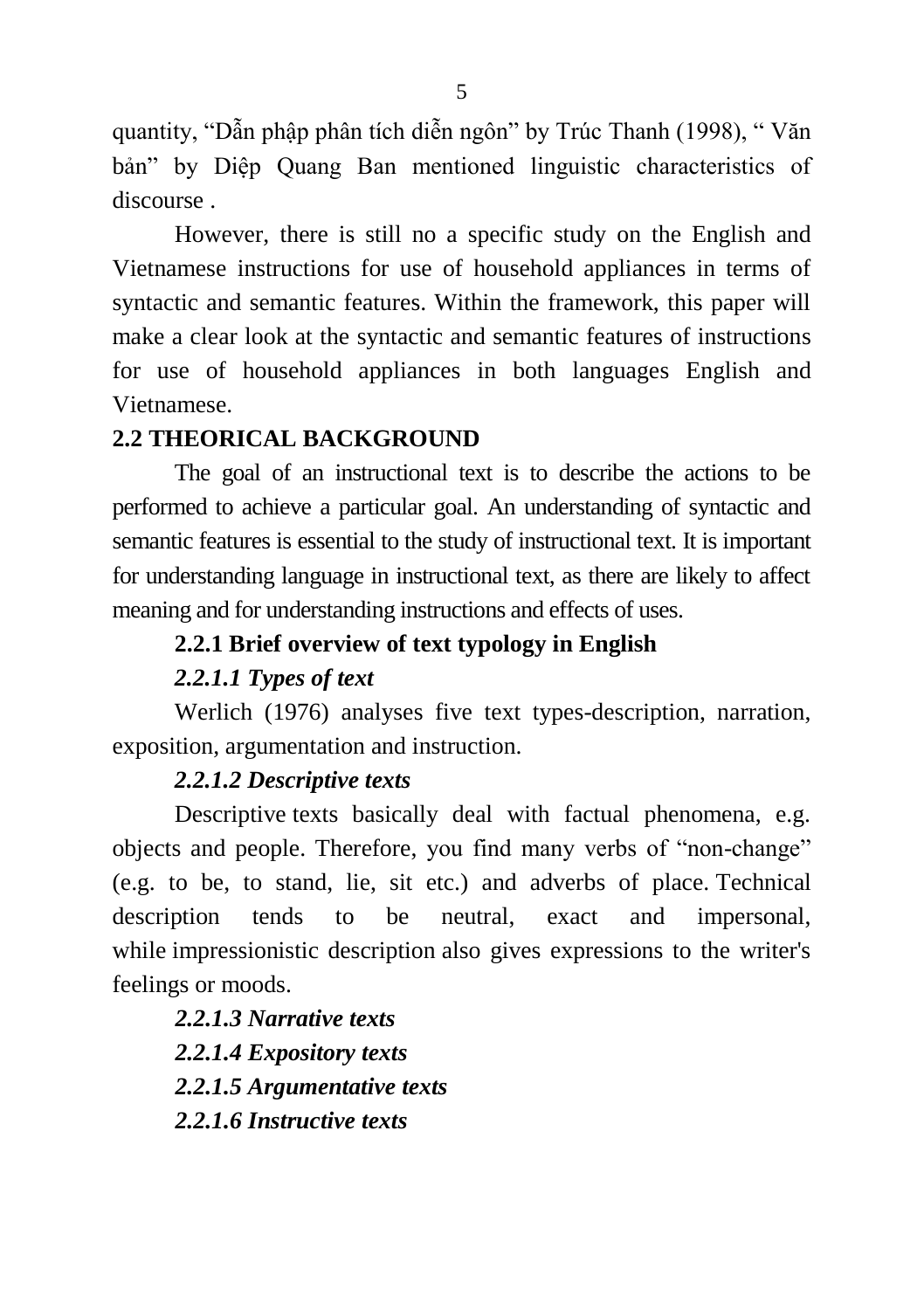Instructive texts the writer tells the reader/audience what to do. The instructive text type is based on the action-demanding sentence. Commercial and political propaganda, directions, regulations, rules etc. are typical examples because they aim at influencing behavior.

# **2.2.2. Overview of Instructions for Use of Household Appliances**

### *2.2.2.1. Definition of Household Appliances*

According to the online dictionary Wikipedia, Household Appliance is defined as a large [machine](http://en.wikipedia.org/wiki/Machine) which accomplishes some routine housekeeping task, which includes purposes such as [cooking,](http://en.wikipedia.org/wiki/Cooking) or [food preservation,](http://en.wikipedia.org/wiki/Food_preservation) whether in a household, institutional, commercial or industrial setting.

### *2.2.2.2. Definition of Instructional text*

An instructional text is a non-fiction text that describes (instructs) how something is done using a series of sequenced instructions.

In an instructional text the writer is usually trying to tell the reader how to do something. This may include the resources or tools needed to make something and the steps on how to make it.

# *2.2.2.3 Definitions of Instructions for use of Household Appliances*

Instructional texts, also equivalently called procedural texts consist of a sequence of instructions, designed with some accuracy in order to reach an objective. Instructional texts explain how to realize a certain goal by means of actions which are at least partially temporally organized.

### *2.2.2.4 Characterization of Instructional text*

*a. Field of instructional texts*

*b. Tenor of instructional texts*

*c. Mode of instructional texts*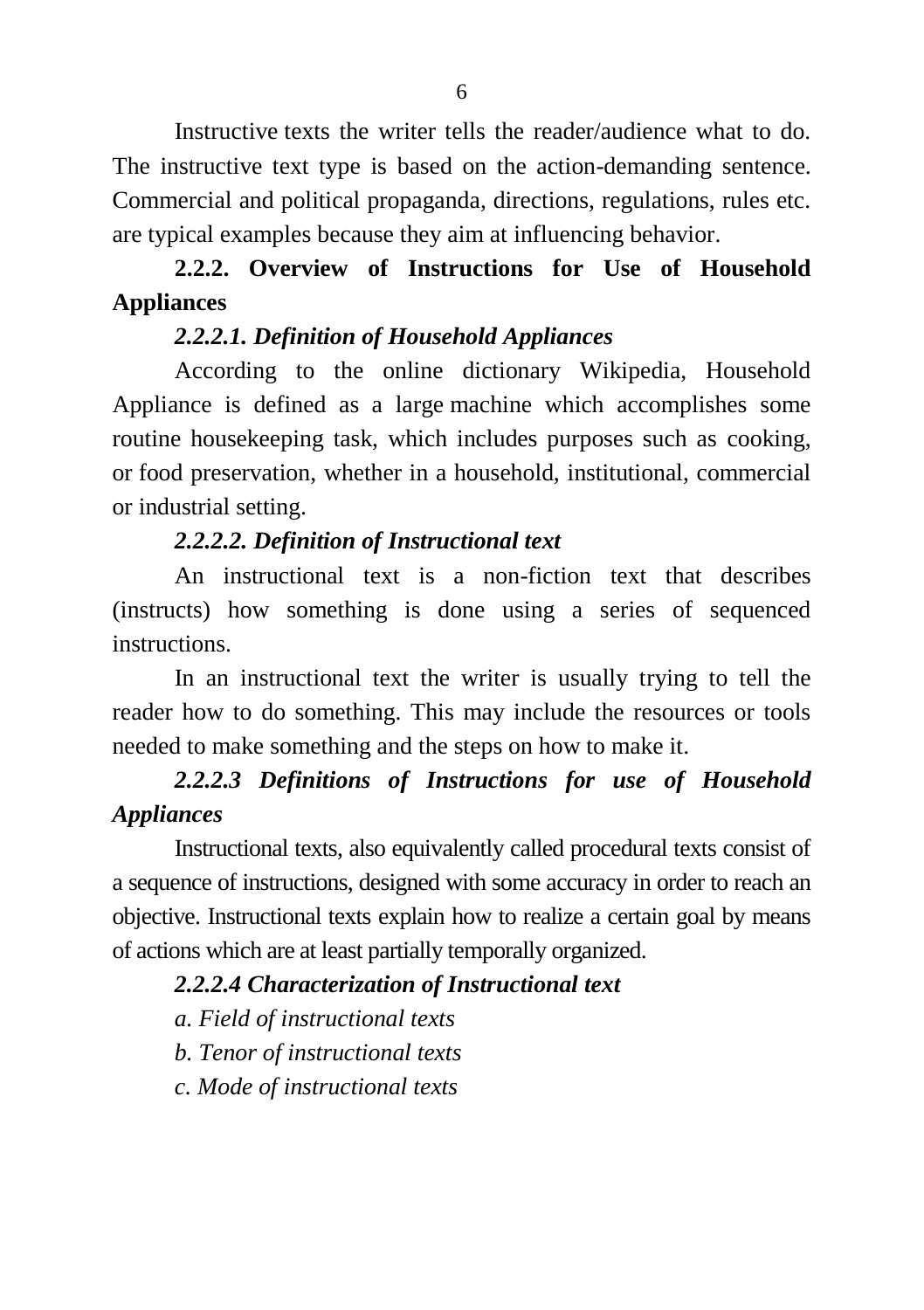#### *2.2.2.5 Language of the Instructional texts*

An effective instructional text should be Concise, Understandable and Explicit.

# **2.2.3 Syntactic features of instructional text of household appliances**

#### *2.2.3.1 Syntactic Terms*

### *2.2.3.2 Declaratives*

Declarative sentences are the most common type. The subject in declarative word order comes before the verb. Declarative sentences are used to convey information or to make statement.

For examples:

(14) He would stay long.

(15) He would not stay long.

(16) The countries around the world fit into neat and precise categories of climate and weather.

(17) The countries around the world do not fit into neat and precise categories of climate and weather.

### *a. Modal Declaratives*

The modal base here is the knowledge of the speaker, the modal force is necessity. Modal declarative sentences are declarative sentences having the modals come after subjects.

For instance:

(18) Linda **may** go.

In Vietnamese, according to Diep Quang Ban, sentences are also classified into declarative, imperative and exclamative based on communication purpose [2, p.224-239]. Declaratives in Vietnamese are used to narrate, confirm, or describe something. For instance:

(19) Tôi **nên** đi bây giờ.

### *b. Non- modal Declaratives*

Non modal declarative sentences are declarative sentences without the modals as in the following sentence.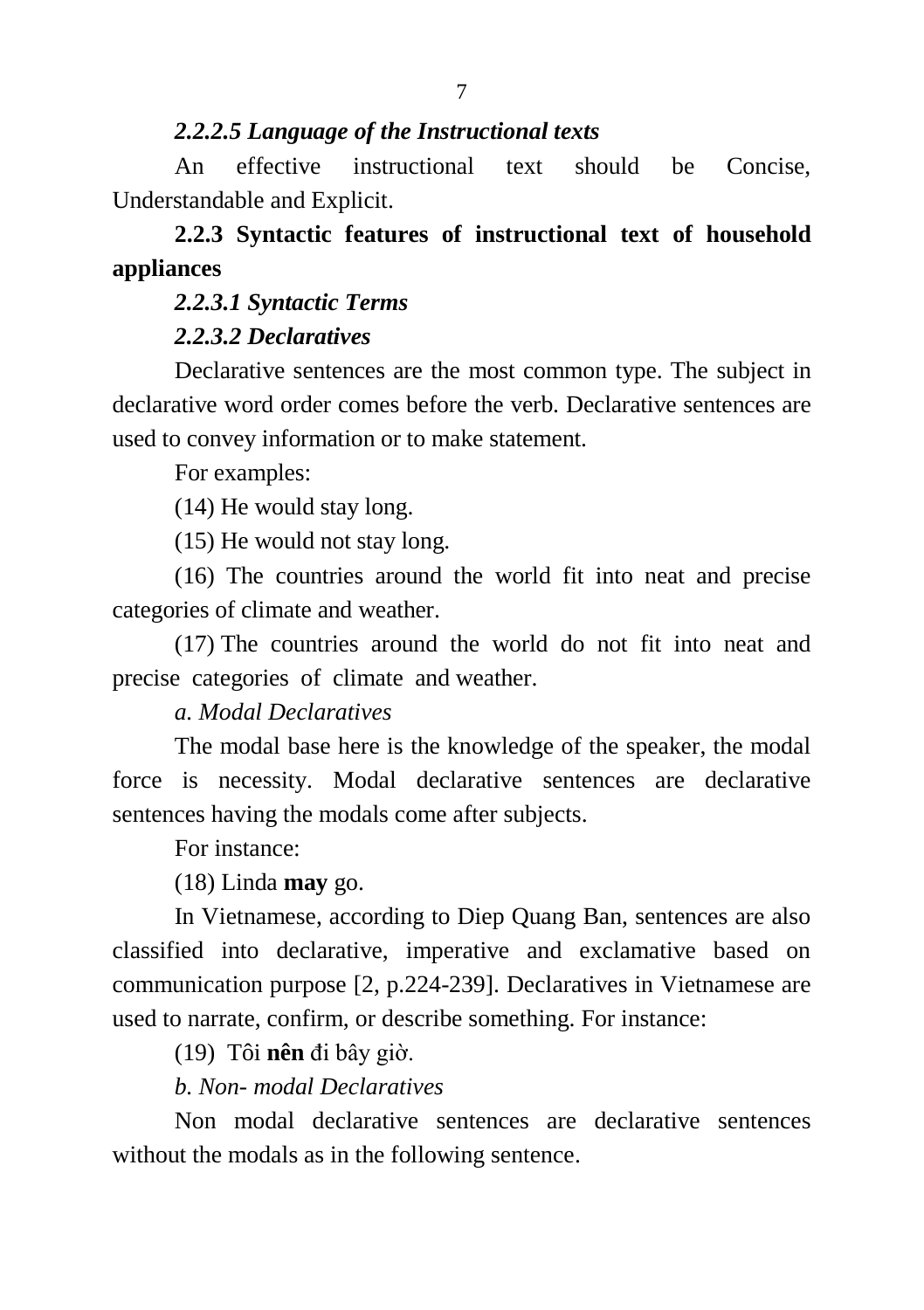# (20) Tôi đi đây. *2.2.3.3 Imperatives a. Imperatives in English*

The imperative is the only case in English in which the subject is omitted. However, we all understand that the missing subject of the imperative is the understood second person imperative, you.

For examples:

(21) She turned on TV, didn't she?Turn on TV, won't you?

(22) Sue has tried her best. Try your best.

Many imperatives do not have grammatical subjects, which becomes a distinctive grammatical feature of the imperative. This is the only case in English in which a subject is not required in the main clause of a sentence (Lynn M.Berk, 1999)

Take a look at the following samples:

(23) Close the book.

(24) Give me some sugar.

There is no distinctive tense in the imperative. In other words, the verbs in the imperative always take the same form, the simple form. This form is also known as the imperative mood. English imperatives are used for many different purposes such as command, instruction, request, and suggestion.

(25) Be on time for the meeting.

(26) Knock the door before entering.

The negative of the imperative is formed by adding the word do not or don"t before the verb.

(27) Don"t forget print the document.

(28) Don"t smoke in public places.

*b. Imperatives in Vietnamese*

There are two ways to express imperative meanings in Vietnamese, which consists of using specialized words and using nonspecialized words (Ban, 2004)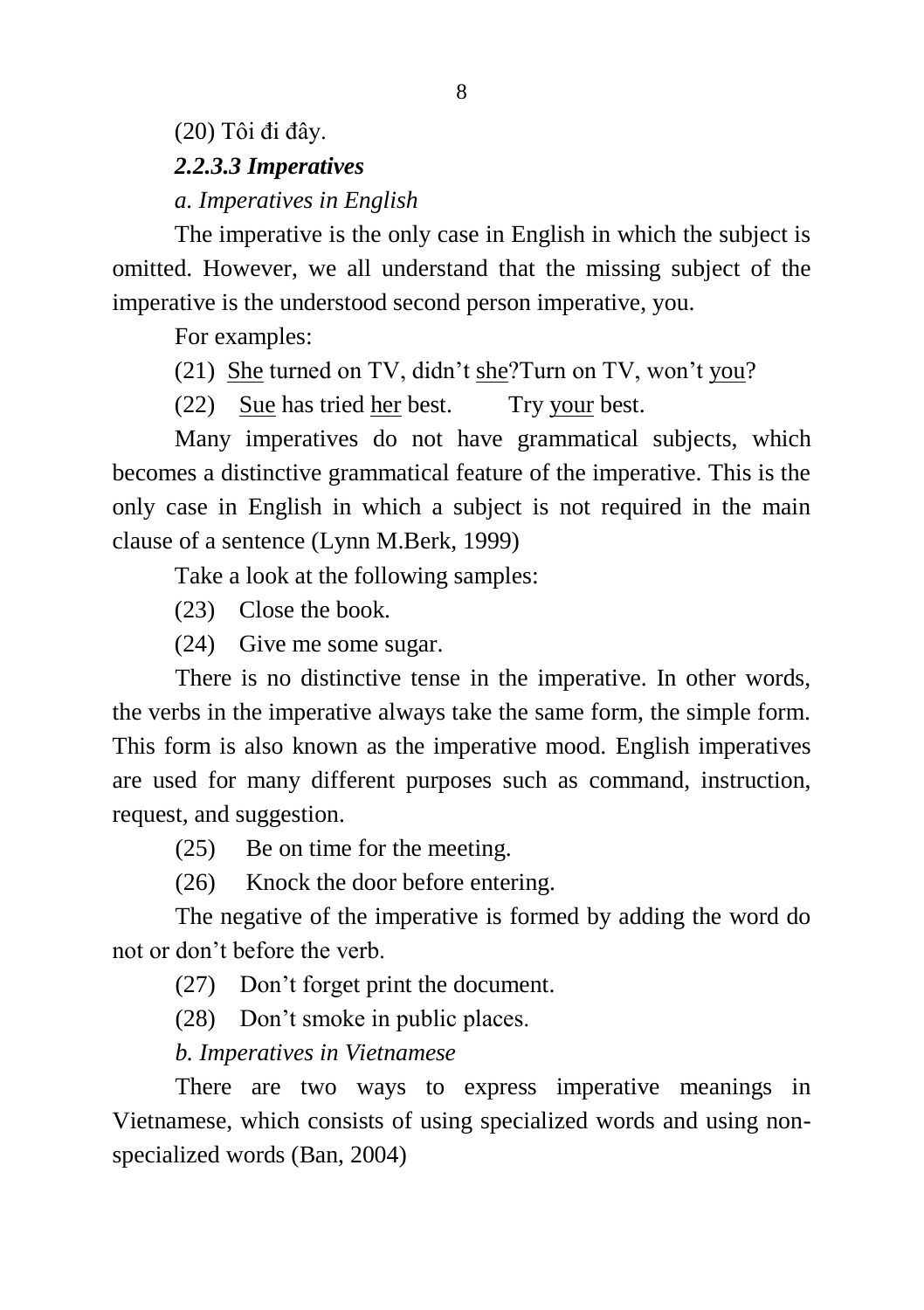#### *2.2.3.4 Complex Sentence*

A sentence contains a main clause and one or more subordinate clauses (introduced by if, when, although, etc.). These sentences are called complex.

In the Vietnamese language, Cao Xuân Hao<sup>[6]</sup>, p.65] has raised his definitions on complex sentences on the basis of the functional grammar. Traditionally, contrary to a simple sentence, a complex sentence composes of more than one Subject-Predicate structure.

### *2.2.3.5 Conditional Sentence*

According to Randolph Quirk (1987), conditional clauses state the dependence of one circumstance or set of circumstances on another [49, p.323] finite adverbials clauses of condition are introduced by the sub-ordinators if (positive condition) and unless (negative condition) [51,p.324]

In the language magazines Le Thi Minh Hang has explained clearly the causal relation and conditions. It is a causal relation and its meaning : "Nếu…thì…." Or "Vì….nên….".

# **2.2.4 Semantic features of instructional text**

### *2.2.4.1 Semantic terms*

#### *2.2.4.2 Speech Acts*

#### *2.2.4.3 Advising*

The speech acts can have the illocutionary force of getting the hearer do something that the addresser believe to be good and desirable for him/her.

The writer tells the readers to do (or not do) something, also called directive.

For instance:

(37) Please do it carefully. [V72]

### *2.2.4.4 Informing*

The writer provides the reader with information: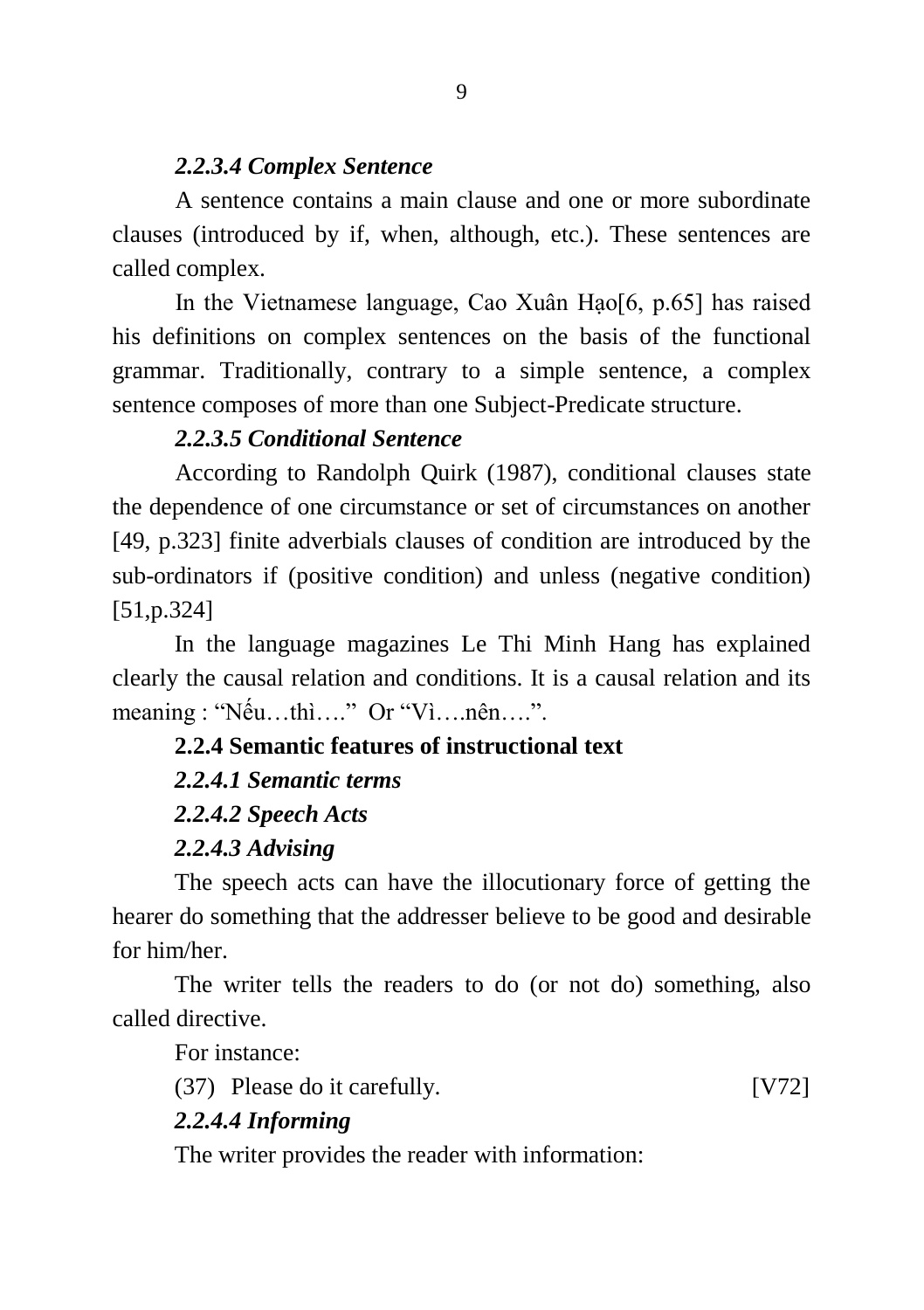(42) Your telephone is guaranteed for one year. [E09]

(43) Tone button This key enables you to switch from Pulse to Tone dialing during a call. [E09]

(44) Do not use cooker near flammable object. It may cause fire or explosion. [E8]

### *2.2.4.5 Warning*

Warning is an essential part in all ITOHAs and it often occurs in special warning about unsafe signs or unexpected situations for the users if the instruction is not followed. Let look the following examples:

(46) Don"t cook acid, alkaline food or alike substance lest corrode inner pot on an open fire directly. [E01]

 $(47)$  Không nên đặt trực tiếp lòng nồi trên lửa. [V02]

**2.2.5 Concepts related to the study of Instruction for use of household appliances**

*2.2.5.1 Expressing purpose relations*

*2.2.5.2 Expressing precondition relations*

*2.2.5.3 Expressing result relations*

*2.2.5.4 Expressing sequence relations*

*2.2.5.5 Expressing concurrent relations*

# **CHAPTER 3: METHOD AND PROCEDURE**

### **3.1 METHODS AND PROCEDURE**

### **3.1.1 Research methods**

In order to reach the goal of this thesis, I carried out the investigation based on the combination of methods of qualitative, quantitative and contrastive analysis methods. The study will describe and analyze the syntactic and semantic features of instructional text of household appliances in English and Vietnamese.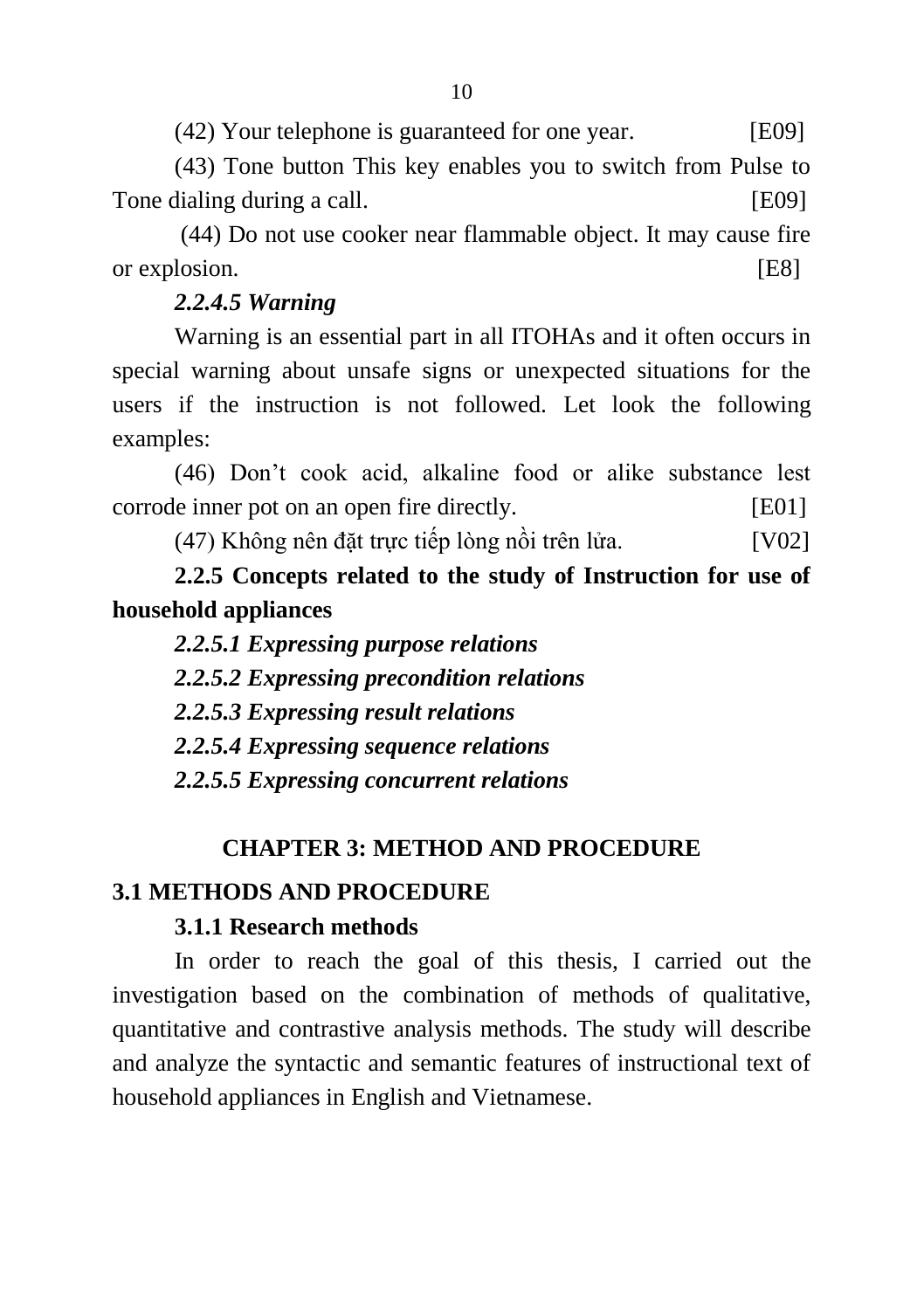# **3.1.2 Procedures 3.2 DATA COLLECTION**

The first step in my investigation in this thesis was data collection. The data used in the study were collected from leaflets, small booklets and large booklets of household appliances in both English and Vietnamese language.

The data consists of approximately 80 samples of instruction for use in each language of English and Vietnamese. All the samples collected were written in the nature language and vary in size, product and manufacturer.

#### **3.3 DATA ANALYSIS**

The English corpus consists of 80 samples of data (provided in Appendix 1) .The Vietnamese corpus (provided in Appendix 2) consists of 80 instructional texts.

#### **CHAPTER 4: FINDINGS AND DISCUSSIONS**

# **4.1 THE SYNTACTIC FEATURES OF ENGLISH AND VIETNAMESE USED IN INSTRUCTIONAL TEXT OF HOUSEHOLD APPLIANCES**

**4.1.1 The syntactic features of English used in instructional text of household appliances**

#### *4.1.1.1 Imperatives*

*a. Affirmative Imperative*

In instructional texts, it is therefore possible to assume that each time a directive is intended, an imperative will be used, as in (57).

(57) Lift the handset. [E10]

*b. Negative imperative*

The negative of the imperative is formed by adding the word do not or don"t before the verb. As Eastwood (1999, p.120), (1994, p.21);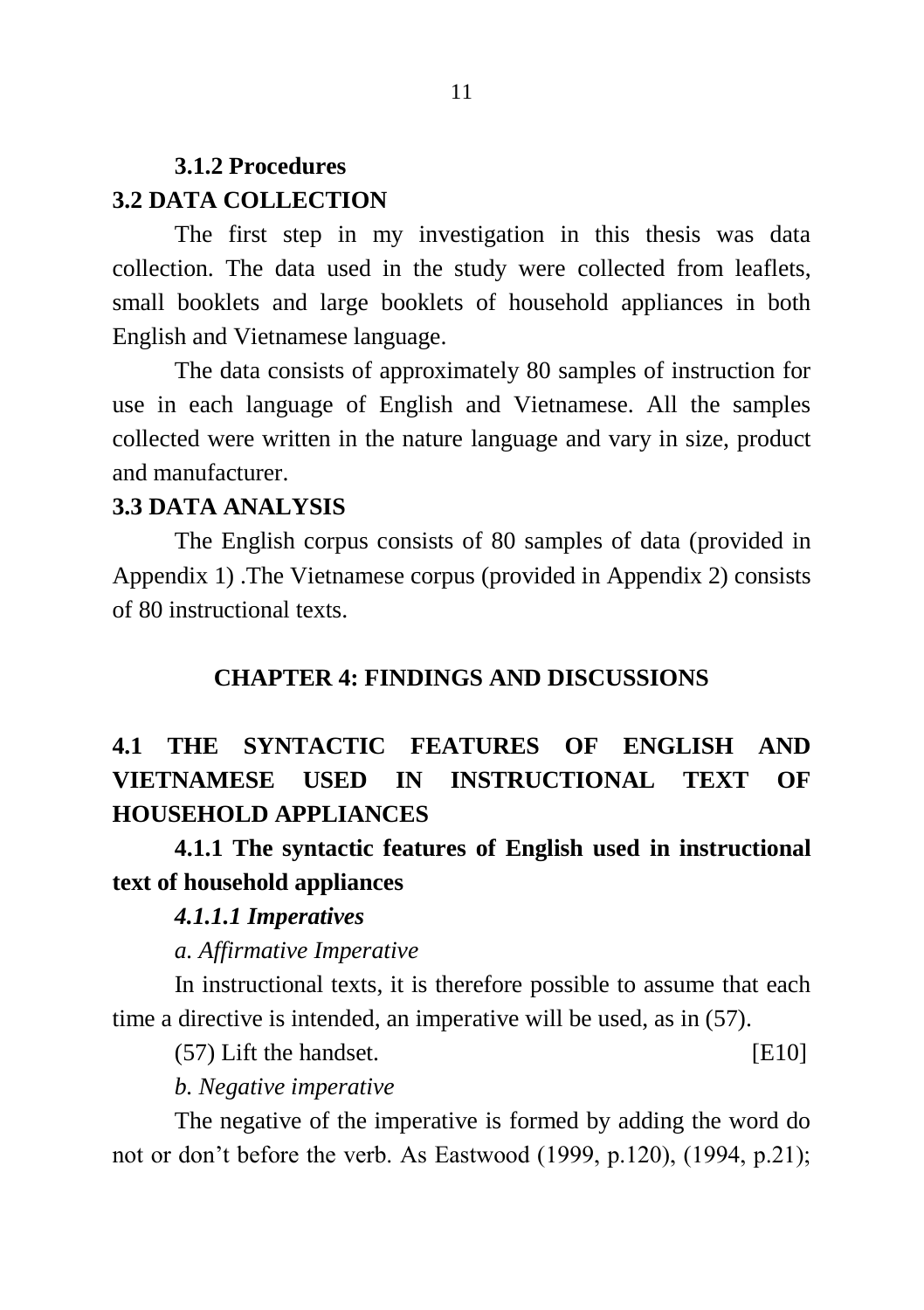Thomson and Martinet (1986, p.245) demonstrate, "DON"T" is the signal that helps us recognize the negative implication in an imperative.

 $(60)$  Do not press START at this stage [E16]

#### *4.1.1.2 Declaratives*

*a. Modal Declarative*

Declarative clauses with the modals must (as in (63)) and should (as in (64)).

(63) This Instruction Book must be kept handy for reference. [E47]

*b. Non-Modal Declarative*

Non-modalized expressions such as the future tense, as in (57), or the present tense in the passive voice, as in (58).

(65) The minimum height of the cooker **will be set** at 900mm to the top of the hob. [E49]

(66) ... optimum performance **is achieved** by preheating the grill for about 1 minute. [E49]

### *4.1.1.3 Complex sentence*

In most types of texts, especially in ITOHAs, we find sequences of complex compounds composed of clusters of instructions that exhibit a number of semantic contextual dependencies between each other. These complex sentences are organized around a few main instructions, to which a number of subordinate instructions, warnings, arguments, and explanations of various sorts may possibly be combined. All these elements are used for safety purpose of the household appliances, because they are in essential in a compound for a good understanding of the procedure at stake.

For examples:

(67) The plug must be inserted into an appropriate outlet that is properly installed and grounded in accordance with all local codes and ordinances. [E41]

### *4.1.1.4 Conditional Sentence*

In ITOHAs, most conditional sentences are formed:

 $1/$  If clause + Main clause (S-V-O)  $2/$  If clause + Bare Infinitive  $(V+(NP))$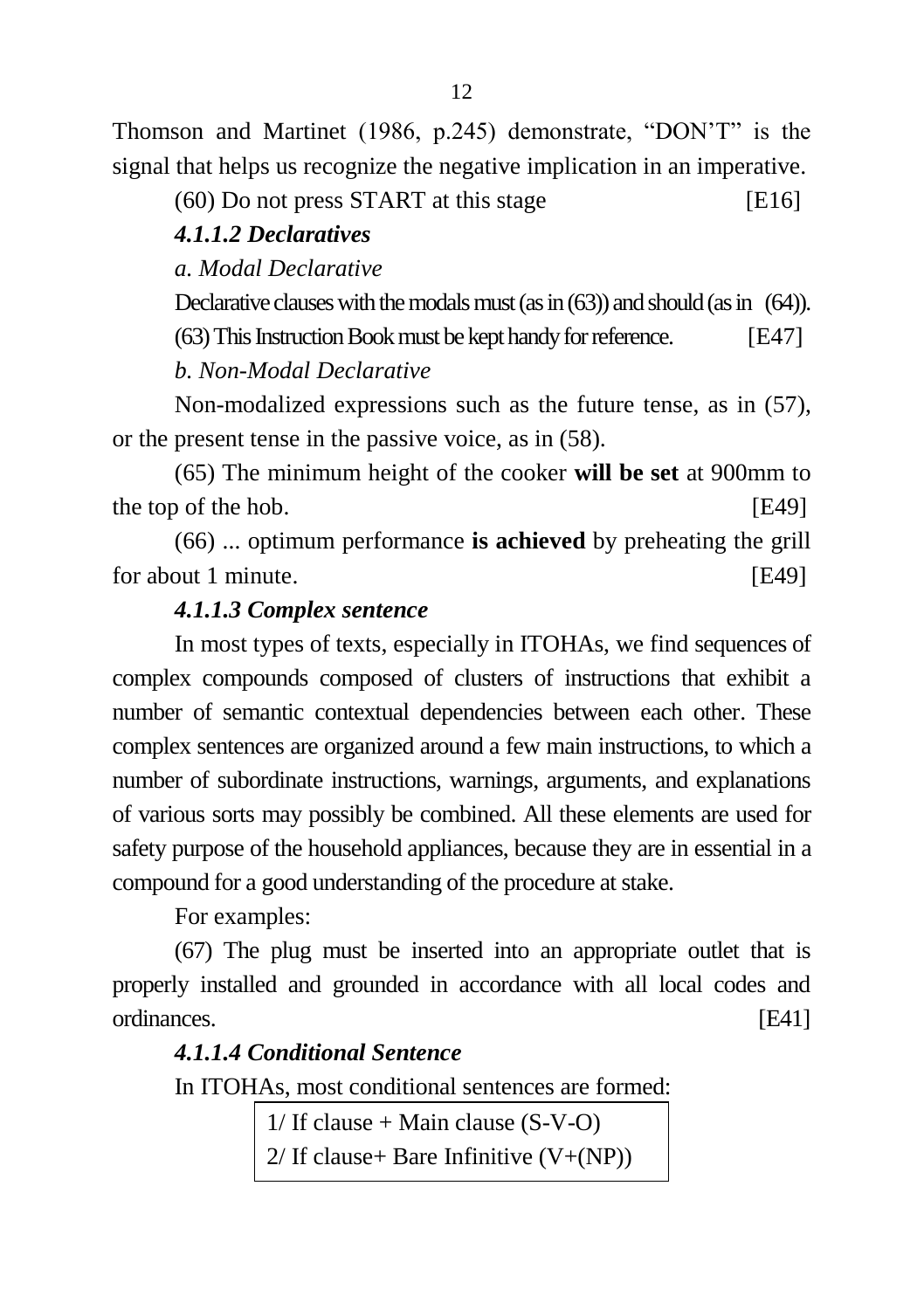Take some examples:

(69) If keep the rice warm more than 5 hours, the rice will change color or taste. [E10]

(70) If there is a difficulty to disassemble with above mentioned, please push the team valve with hands from the inner as per right chart.

# **4.1.2 The syntactic features of Vietnamese in ITOHAs**

# *4.1.2.1 Imperatives*

# *a. Affirmative imperative*

There are two ways to express imperative meanings in Vietnamese, which consists of using specialized words and using nonspecialized words (Ban, 2004).

For instance:

(72) Chỉnh núm nhiệt độ về nhỏ nhất. [V20]

For specialized words in Vietnamese ITOHAs, most of negative imperative statements usually begin with "**cần**" "**nên**" as the following examples:

(73) **Cần** chú ý vận hành lưỡi dao, đặc biệt khi tháo lưỡi dao, vét sạch và trong quá trình làm sạch

# [E10]

(74) **Nên** sử dụng các đồ vật có chất liệu trong suốt để tăng tối đa những hiệu quả của sóng vi ba.

[E20]

# *b. Negative imperative*

Most of negative imperative statements in Vietnamese ITOHAs usually begin with "**không**" and "**không nên**".

Let us have a look at the examples below:

(75) **Không** cho tay hay bất kỳ vật dụng khác vào máy đế tránh bị thương.  $[V10]$ 

(76) **Không nên** để trên mặt phẳng ướt hoặc không bằng phẳng [V02]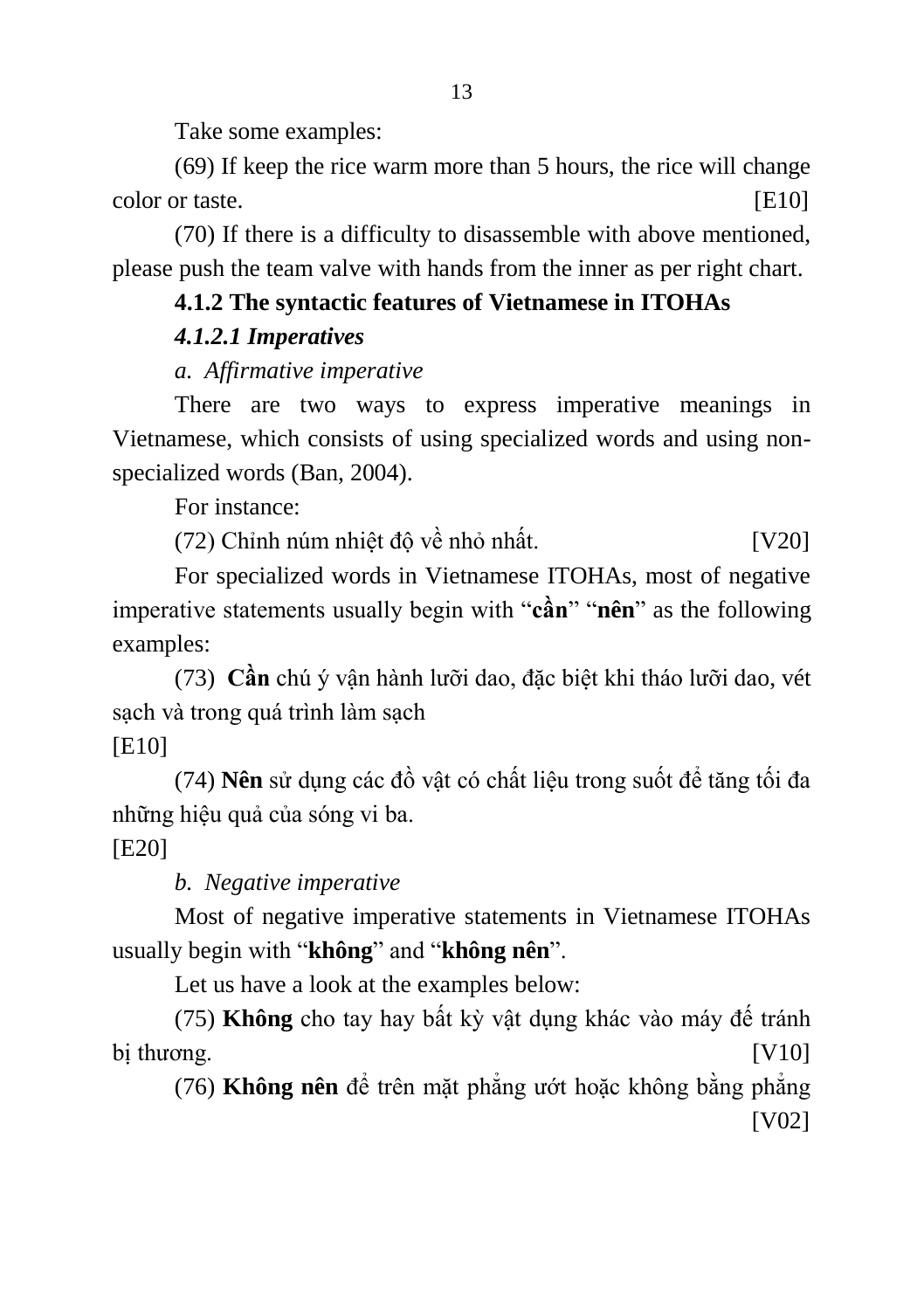#### *4.1.2.2 Declarative a. Modal Declarative*

Like English, modal declarative can function as the structures used in ITOHAs. The most considerable form of declarative as the structures used in ITOHAs in Vietnamese can be seen as follows:

(77) Bạn cần lựa chọn chế độ nướng ở vị trí 5 hoặc 7. [V11]

(78) Trong lần sử dụng đầu tiên có thể xuất hiện khói hay mùi.

[V10]

# *b. Non Modal Declarative*

Like English, using non modal declarative is one of the ways to describe something without modal verbs. Let take a look the following examples:

(79)Muối rất có hại đối với lớp chống dính phủ trên lồng nồi.

[V43]

(80)Thiết bị an toàn đóng nguồn gá cung cấp cho bếp khi ngọn lửa đầu đốt bị tắt đột ngột…. [V50]

# *4.1.2.3 Complex sentence*

Like English, complex sentences are often used in ITOHAs with the rate of 17.10% with 260 cases.

(81) Trước khi đậy chặt nắp nồi phải dùng que thông ống thoát hơi từ bên ngoài, xem có tạp vật gây tắc không, kiểm tra lò xo hoạt động bình thường hay không. [V51]

(82) Khi một trong những bộ phận chính bị vỡ hoặc hỏng hóc, nó chỉ cơ thể thay thế cùng loại tử nhà máy, trung tâm bảo hành hoặc người được chỉ định. [V27]

# *4.1.1.4 Conditional Sentence*

From 80 ITOHAs collected from cited sources, there are 165 cases in conditional sentences occupying 11.35%.

> Nếu clause + Declarative clause Nếu clause + Imperative clause

Consider the following examples: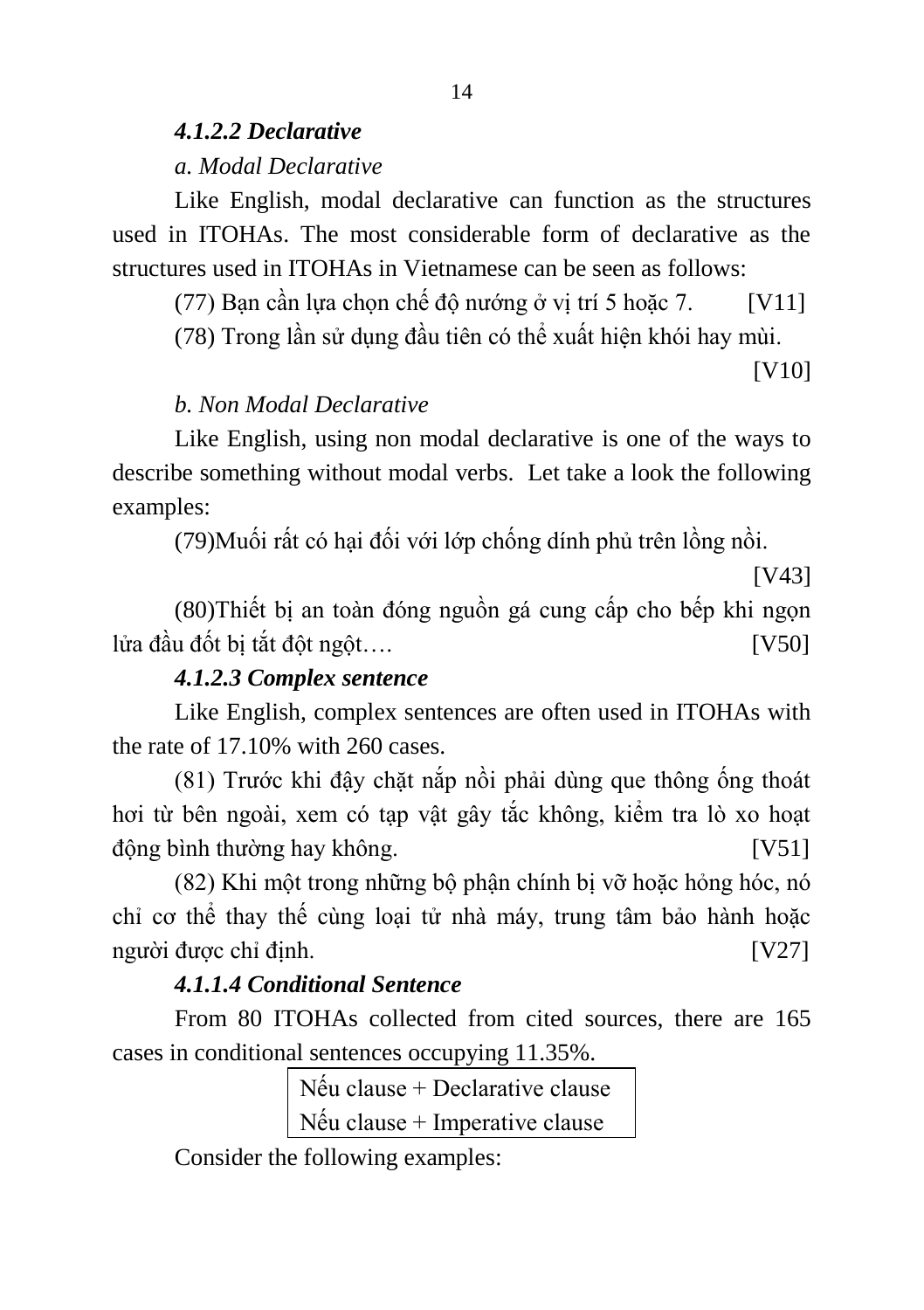(83) Nếu muốn lấy thức ăn ra khỏi lò khi thời gian nấu nướng chưa kết thúc, bạn có thể chọn một trong hai cách sau. [V20]

(84) Nếu dây điện bị hư hại cần liên hệ với xưởng sản xuất hoặc bộ phận liên quan để bảo trì nhằm tránh nguy hiểm.

# **4.1.3 Similarities and differences of syntactic features of English and Vietnamese used in ITOHAs.**

### *4.1.3.1 Similarities*

 In the syntactic point of view, the syntactic representations of ITOHAs in English and Vietnamese are analogous in many ways.

Firstly, ITOHAs in both languages can exist in many different structures. We can find ITOHAs in **declarative, imperative, complex and conditionals**. It means that ITOHAs is a common phenomenon in both languages. Secondly, for structural forms, the frequency of occurrences in English is almost similar to that in Vietnamese. In the two languages, it can be seen that ITOHAs in **imperative** are the most typical with 820 cases (49.40%) in English versus 662 cases (45.60%) in Vietnamese. Next, the second position is **declaratives** with 404 cases (24.35%) in English and with 365 cases (25.15%) in Vietnamese. The complex structures come at the third with 255(15.40%) in English and the same number of that (260cases) (17.10) in Vietnamese. The structure contains conditionals also nearly the same in both languages with 180 cases (10.84%) in English and 165 cases (11.35%) in Vietnamese.

Secondly, among imperative structures, we can see that the frequencies of occurrences of affirmative structures in English and Vietnamese are the most typical with 696 cases (84.88%) in English and 500 cases (75.5%) in Vietnamese. Negative structures are nearly equal with 124 cases (15.12%) in English and 162 cases (24.5%) in Vietnamese. Most of the imperatives in collected samples in both languages were found in the form of affirmative and negative. There are some terms that express the same meanings in both English and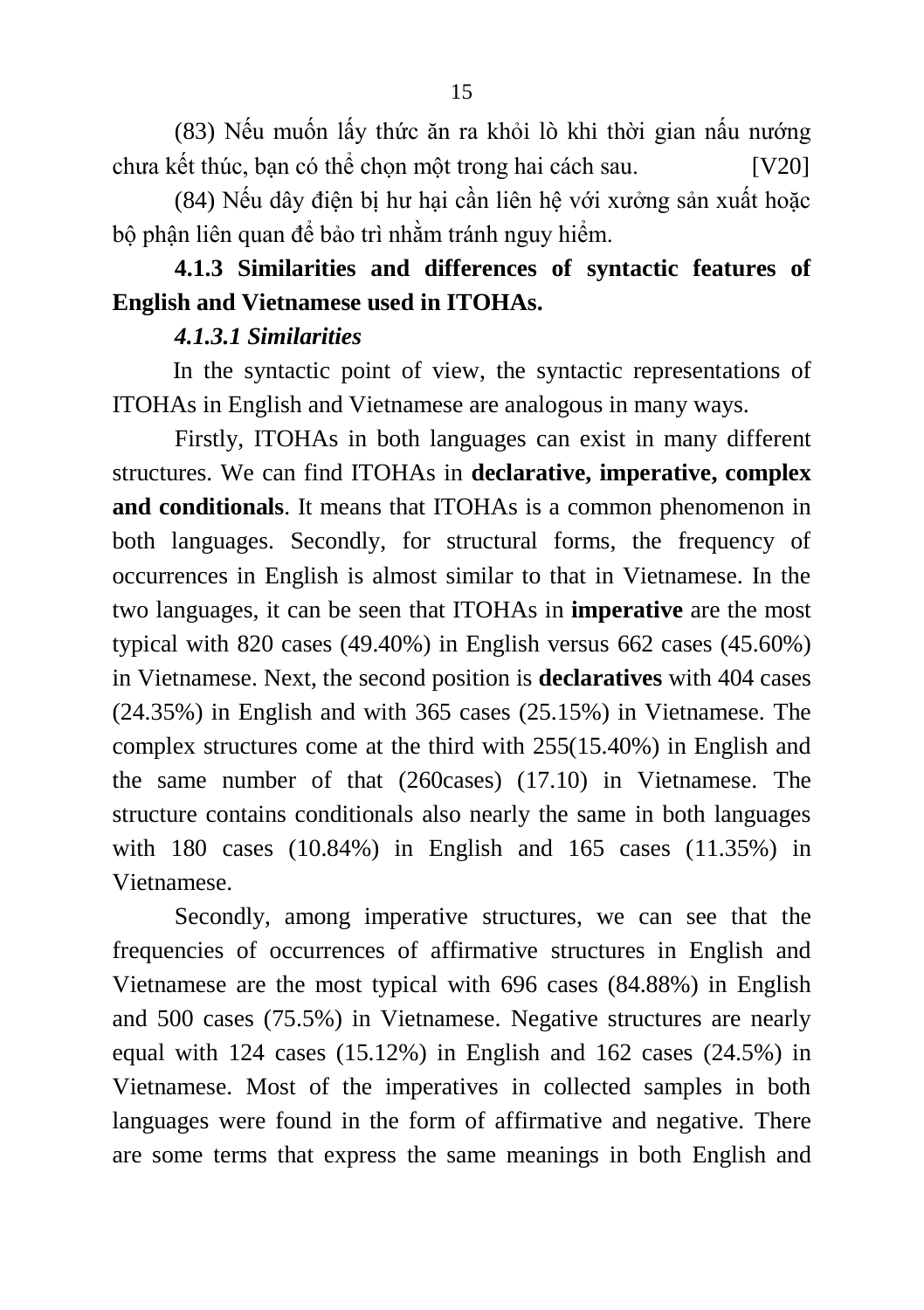Vietnamese imperatives for examples terms **please, don't** in English and Vietnamese terms **cần, không nên.**

Thirdly, the result in table 4.6 shows that **declarative structures** in both English and Vietnamese also have modal and non modal .Modal in both languages occur rather typically with 208 cases (51.49%) in English and with 195 cases (53.5%) in Vietnamese. The second position is non modal with 196 cases (48.51%) in English and with 170 cases (46.5%) in Vietnamese. Through the declarative structures, we can see that manufacturers…

Fourthly, the result in table 4.6 shows that complex structures are at the third rate in both English and Vietnamese following imperative with 255 cases (15.40%) in English and with 165 cases (17.10%) in Vietnamese ITOHAs. This is the reason why manufacturers tend to use complex sentences to exhibit a number of semantic contextual dependencies between each other. These complex sentences are used in ITOHAs including a number of subordinate instructions, warnings, arguments, and explanations that helps users to use the products properly and correctly.

Finally, ITOHAs in both languages English and Vietnamese also contain conditional structures. In both languages, conditional clauses occupy the modest percentage with the rate of 10.84 % with 180 cases in English and with 11.35 % in165 cases in Vietnamese. They are used to introduce conditions over instructions and convey the condition – consequence relation in ITOHAs. The manufacturers tend to use imperative form in the main clause in both English and Vietnamese conditional sentences to convey the notion of warning. This is very important to consumers when using the Household appliances.

### *4.1.3.2 Differences*

Although syntactic representation of ITOHAs in English and Vietnamese is analogous on a number of major categories, there are some differences in syntactic representation of structures.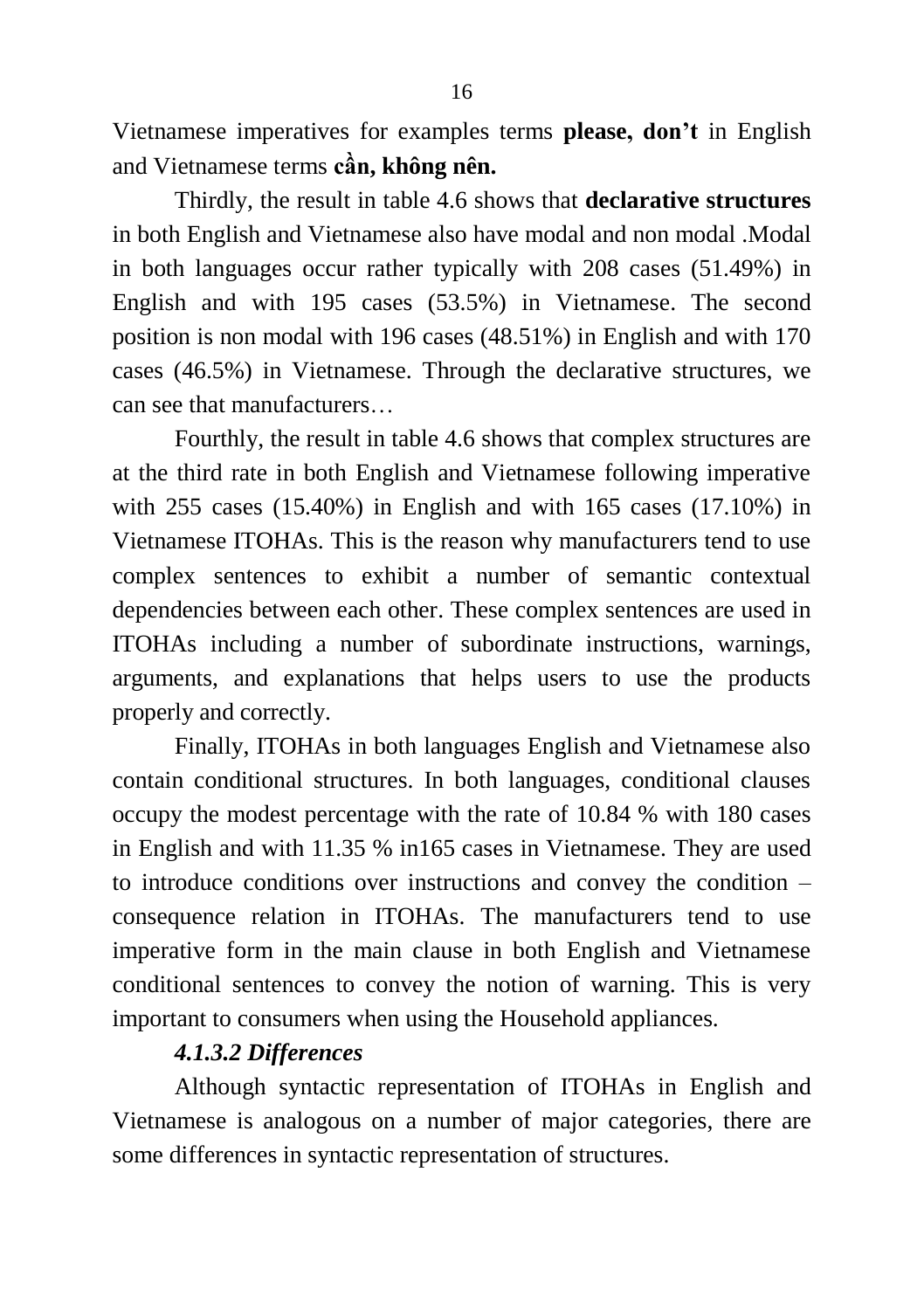Firstly, as mentioned in the table 4.5 above, the frequency of the ITOHAs with affirmative imperative in English is higher than in Vietnamese with 696 cases (84.88%) versus 500 cases (75.5%). However, with negative imperative, the frequency of occurrences in English is lower than in Vietnamese with 124 cases (15.12%) and 163 cases (24.50%). It can be easily seen that there is an omission of the English imperative subject which is normally the understood second pronoun, **you** and a very limited number of indefinite nouns such as **someone, anyone**, etc. On the contrary, there is always the presence of the variety of subjects including pronouns, proper nouns and common nouns in Vietnamese imperatives. Thanks to that, Vietnamese ITOHAs are freer to express and request users/readers to use the instructions for use exactly and effectively.

(85) Do not allow children to sit or stand on any part of the appliance [E22]

(86) Không đặt muỗng cơm vào lòng nồi khi nồi đang nóng. [V01]

Secondly, although the ITOHAs in English and Vietnamese have modal declarative, they are realized in different forms. In English, they can be realized by a modal verb comes after the subject of the sentence. However, in Vietnamese they can be recognized by "có thể" with the meaning category of possibility.

Thirdly, ITOHAs in both English and Vietnamese have complex sentences. In English, complex sentences include at least one dependent clause introducing a subordinating conjunction such as after, before, when, while, until, etc. and an independent clause.

Fifthly, the linguistic means for the realization of the components of ITOHAs in English and Vietnamese are different in many places. English possesses such grammatical categories such as mood, modal finites, distal modals whereas in Vietnamese, such lexical categories as particles, indefinite words, address terms of various kinds are the effective means. These are matters of language-specifics.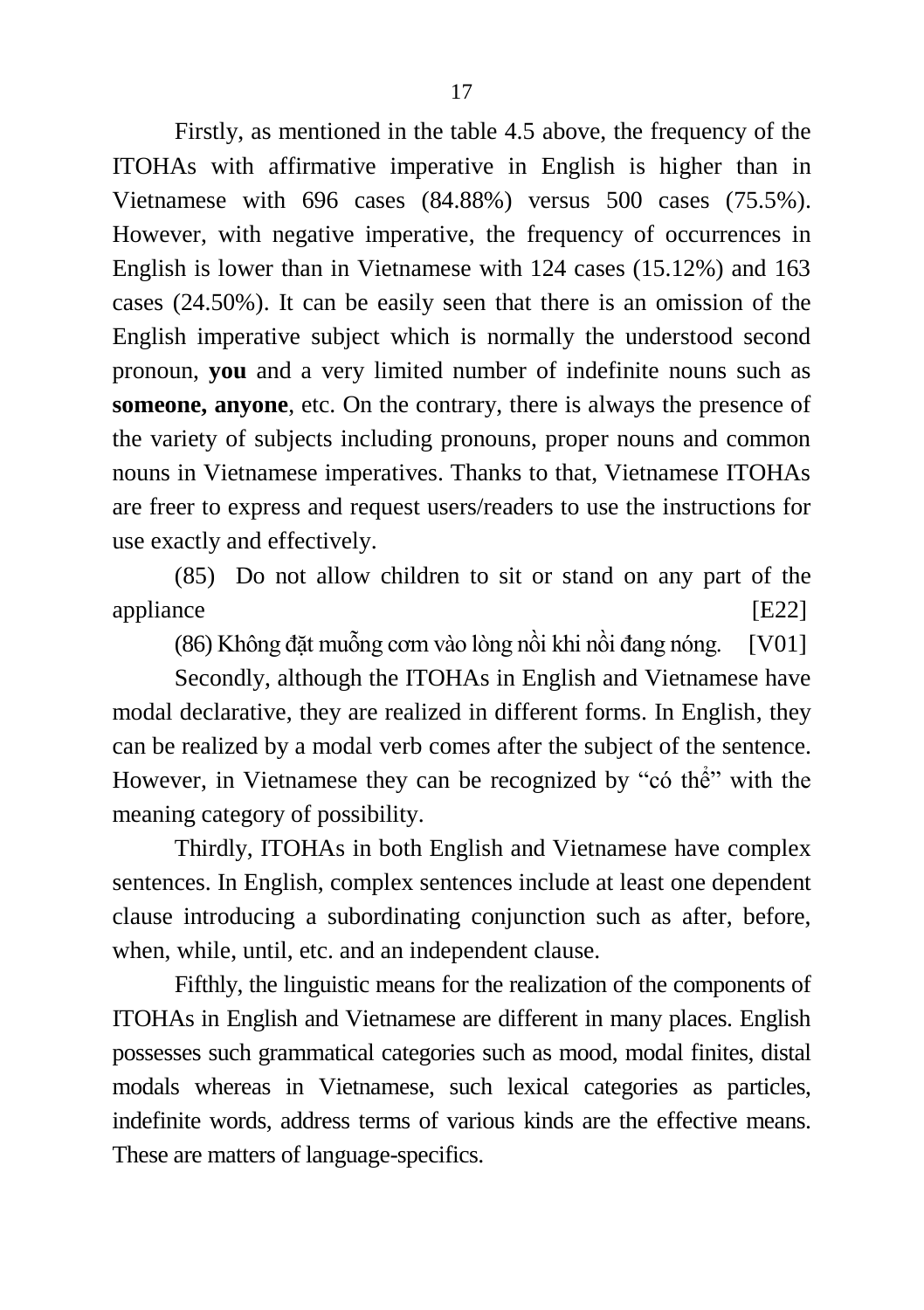In summary, the results of the data analysis point out that ITOHA can be realized by different forms of syntactic representation, they have a variation of syntactic form in the two languages. Most of them are similar to each other in the use. However, the devices used to express the meaning are somewhat different. That is due to the structure of each language.

**4.2 THE SEMANTIC FEATURES OF ENGLISH AND VIETNAMESE USED IN INSTRUCTION FOR USE OF HOUSEHOLD APPLIANCES**

# **4.2.1 The semantic features of English used in instructional text of household appliances**

# *4.2.1.1 Advising*

The structure with this meaning can be seen in imperative structures of ITOHAs. Let us consider the following sentences:

(98) Press the RESET button. [E72]

(99) Do not operate any appliances with a damaged cord or plug. [E16]

# *4.2.1.2 Informing*

With this meaning, this structure can be realized in declarative structures of ITOHAS combined with modals.

For examples:

(100) The manufacturer cannot accept any liability for personal injury or damage to property resulting from a failure to comply with this instruction.

[E08]

(101) You can fill the kettle with water via the spout or by opening the lid, by pressing on the lid release button. [E80]

### *4.2.1.3 Warning*

Warning meaning can be realized in imperative and conditional structures of ITOHAs. Here are a few examples: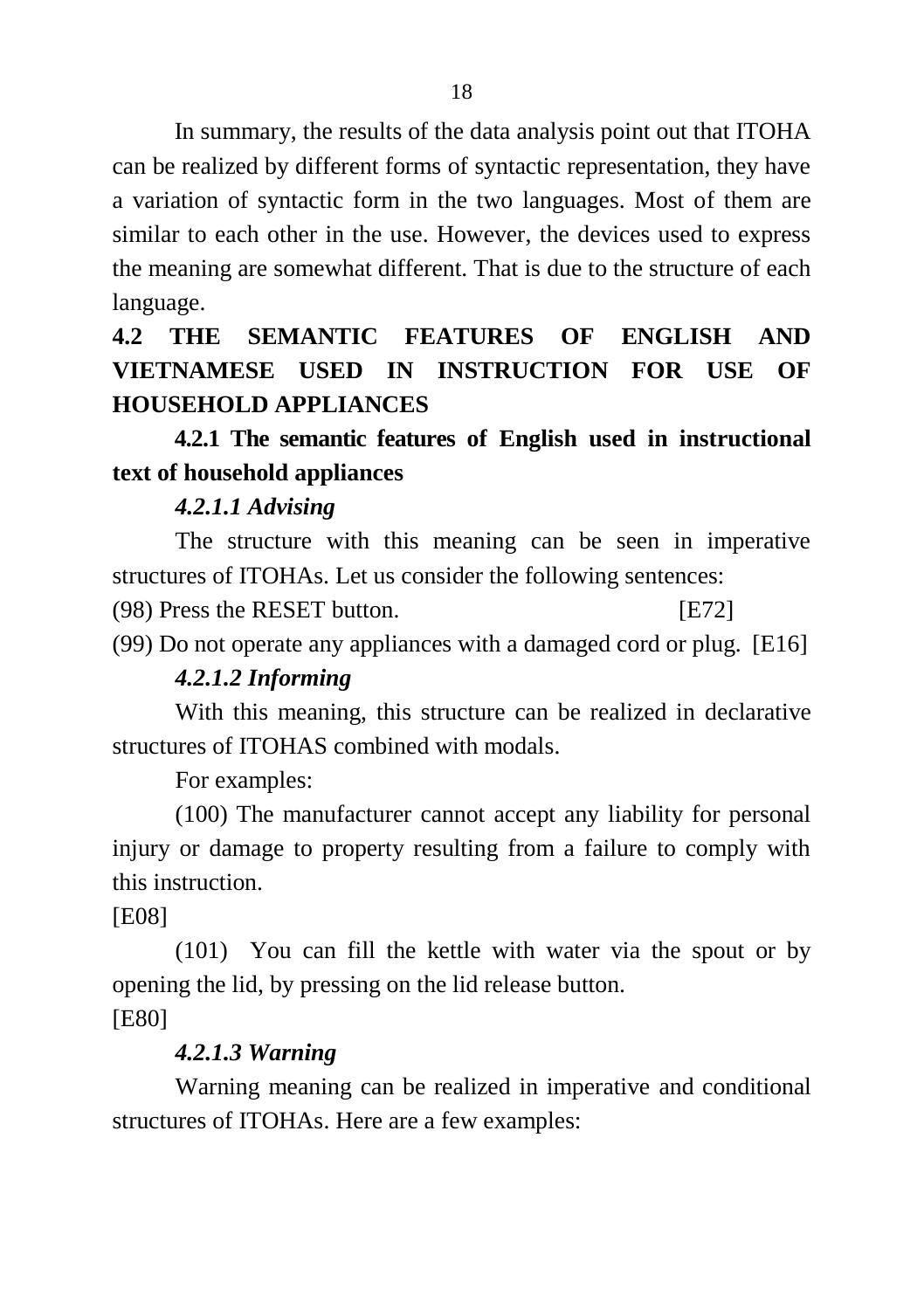(102) If the power cord is damaged, it must be replaced by the manufacturer or a qualified service engineer to avoid any risk to safety [E10]

(103) Do not leave vacuum cleaner unattended when plugged in.

[E41]

# **4.2.2 The semantic features of Vietnamese used in instructional text of household appliances**

# *4.2.2.1 Advising*

This meaning is realized in 642 cases (48.5 %). The structure with this meaning can be seen in imperative structures of ITOHAs.

# *4.2.2.2 Informing*

This meaning is realized in 589 cases (44.5%) and it appears in declarative combined with modals.

For instance:

(104) Vị trí đặt lò vi sóng phải bằng phẳng, khoảng cách an toàn tối thiểu dành cho mặt trên của lò là 20cm [V21]

# *4.2.2.3 Warning*

Warning can be seen in imperative and conditional structures. Take a look at the following examples:

(105) Nếu phát hiện thiết bị hoạt động không bình thường, hãy rút ngay dây điện và mang sản phẩm đi sửa chữa tại những nơi được ủy quyền hoặc người có chuyên môn để tránh sự cố.  $[V20]$ 

(106) Không nhúng bàn là vào trong nước hoặc chất lỏng khác.

[V20]

# **4.2.3 Similarities and differences of semantic features of English and Vietnamese used in instructions for use of household appliances**

# *4.2.3.1 Similarities*

Firstly, in regards to the Speech act, the majority of the structures in both languages perform the semantic function of Advice, Informative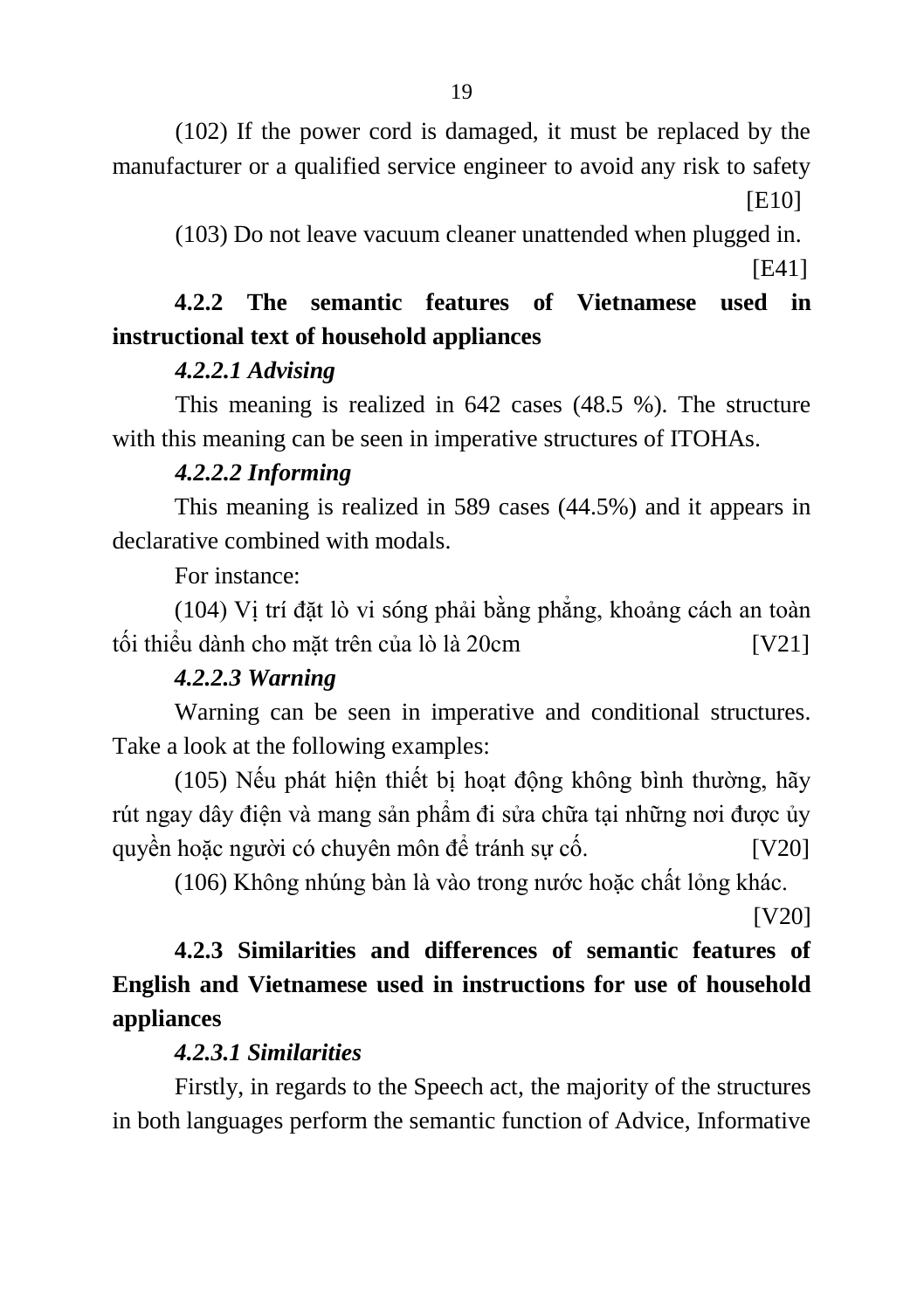and Warning. We can also find ITOHAs with the meanings of purpose expressions in English and Vietnamese.

It means that ITOHAs is a common phenomenon in both languages. The structures are widely used in both English and Vietnamese. Generally, manufacturers have a strong tendency in using speech acts with a lot semantic functions in both languages.

Secondly, the frequency of occurrences semantic representation in English is almost the same that in Vietnamese. It can be seen that ITOHAs with "Advice" is the most typical with 775 cases (58.5%) in English versus 545 cases (48.5%) in Vietnamese. Next, the position of "Informative" at the second, they are with 430 cases (32.50%) in English and the 500 cases (44.50%) in Vietnamese. The last position is the meaning of "warning" with 119 cases (9%) in English and 78 cases (7%) in Vietnamese.

Although English and Vietnamese have a number of similar features, they also possess a lot of differences. This will be discussed in the next section.

### *4.2.3.2 Differences*

There are some differences in semantic functions between ITOHAS in English and Vietnamese. In the meaning fields of in English and Vietnamese, there are a few differences as follows:

Through the table 4.9 we can see that frequencies of occurrences of semantic representation in English and Vietnamese have some differences. "Advice" is higher frequency in English than that in Vietnamese: 775 cases versus 545 ones (about 58.50% vs 48.50%). "Informative" is higher frequency in Vietnam than that in English: 500 cases versus 430 ones (about 44.5% vs 32.5%). As for "Warning", frequency of occurrences in English is much higher than that in Vietnamese: 119 cases versus 78 ones (9% vs 7%).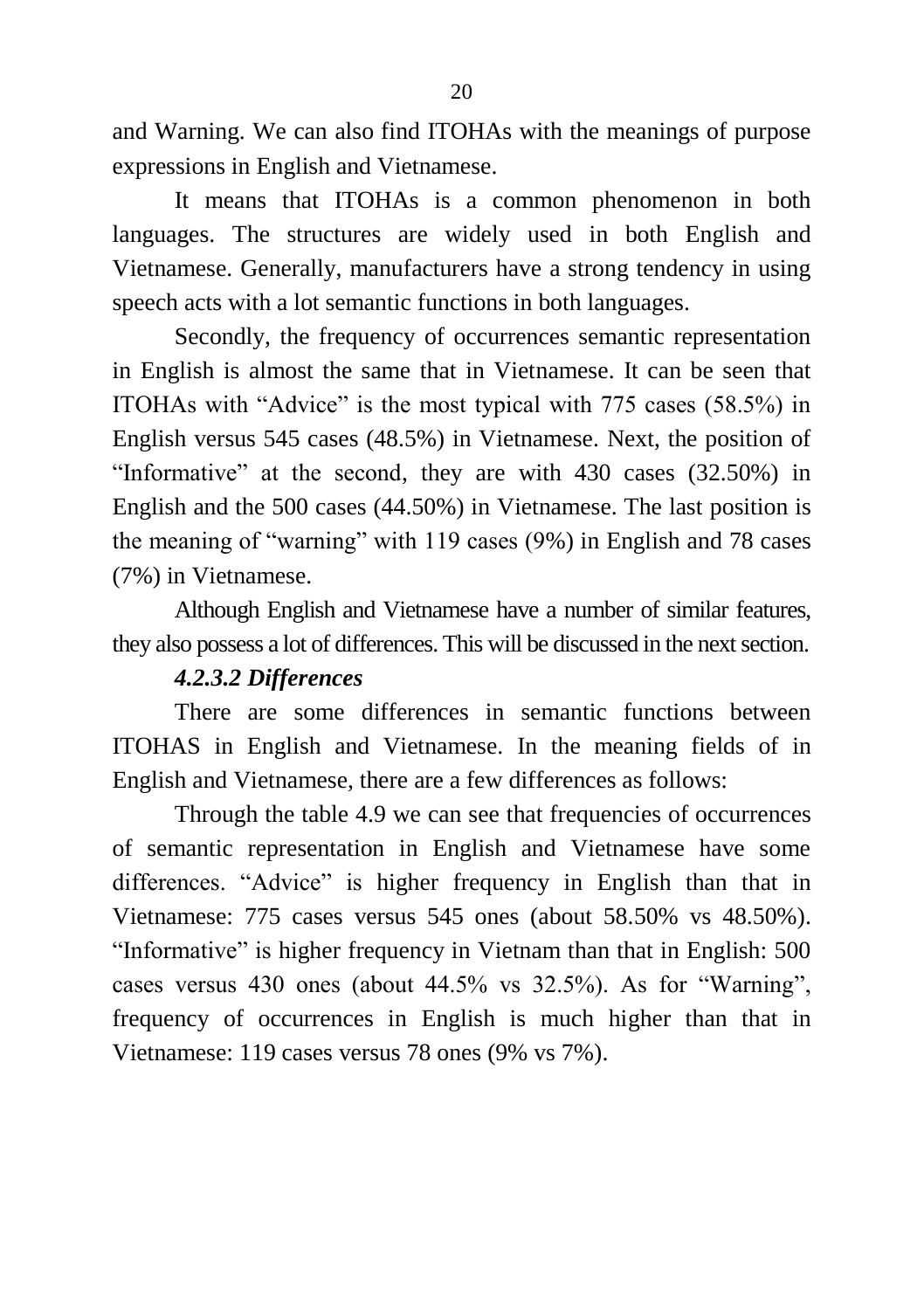# **CHAPTER 5: CONCLUSIONS – IMPLICATIONS LIMITATIONS – RECOMMENDATIONS**

#### **5.1 CONCLUSIONS**

#### **5.1.1 A Summary of the Development of the Study**

As it was stated in the previous chapters, the thesis involves the qualitative and quantitative study of the syntactic and semantic features of ITOHAs in English and Vietnamese.

In order to carry out the study effectively, we have read a lot of books and theoretical materials relating to instructional text and other issues concerning the research. After that, we designed an outline to specify the steps of the study.

#### **5.1.2 A Summary of the Findings**

Syntax and semantic are basic features to study how text are structured beyond the sentence level. This thesis is the study of how ITOHAs are written in English and Vietnamese so as to get a full understanding of the typical features of this kind of instructions in both languages. With this aim, I have set up major goal for the thesis to investigate and to find out the similarities and differences between ITOHAs in English and Vietnamese in terms of syntactic features and semantic features. The findings presented below are drawn from the major differences and similarities between ITOHAs in English and Vietnamese.

#### *5.1.2.1 Similarities*

Firstly, as regards the syntactic features, ITOHAs in both languages exist in declarative, imperative structures and complex and conditional sentences. It means that ITOHAs is a common phenomenon in both languages.

Secondly, as for semantic features, the findings show that English and Vietnamese ITOHAs have some similar tendencies. Generally, manufacturers have a strong tendency in using speech acts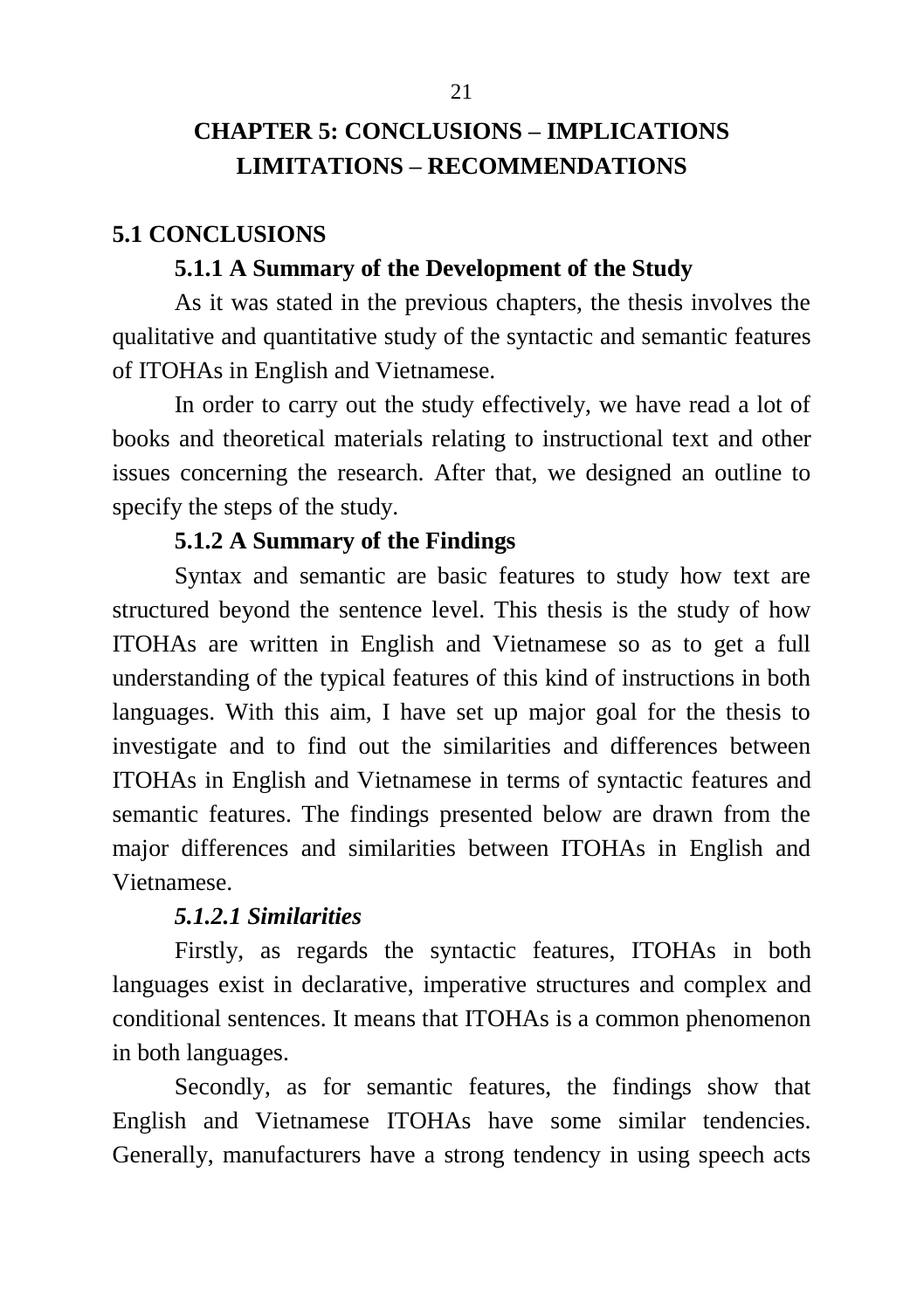with many different meanings such as: "Advice", "Informative" and "Warning".

Thirdly, we found that the longer the document length, the higher the degree of informative in the manuals. Shorter texts can consist of mostly directives/ advice, while longer texts offer additional background information.

Finally, in both English and Vietnamese, the manufacturers try to select the language instructions that are understandable, concise and explicit for users.

### *5.1.2.2 Differences*

Syntactically, besides the similarities, there are differences between English ITOHAs and Vietnamese ITOHAs. First, the frequency of occurrences of all syntactic categories examined in English is higher than in Vietnamese. Particularly, the percentage of English imperative is higher than that of Vietnamese one. The percentage of declarative sentences in English is also higher than that of Vietnamese declarative sentences. In spite of their differences, English and Vietnamese ITOHAs have a noticeable similarity about the use of syntactic structure with simplicity and clarity. However, the percentage of imperative, declarative and conditional sentences in English ITOHAs is higher than in Vietnamese ITOHAs. The differences contribute to distinguish features of ITOHAs in each language.

Semantically, there are some differences in functions between English ITOHAs and Vietnamese ITOHAs. The frequency of occurrences of all semantic categories studied in English ITOHAs is higher than in Vietnamese ITOHAs.

### **5.2 IMPLICATIONS OF THE STUDY**

As far as we know, language of instructions for use plays a very important role in our life. We use instruction manuals for household appliances that are able to automatically generate safety warnings to the users at appropriate points. Due to the different structures of both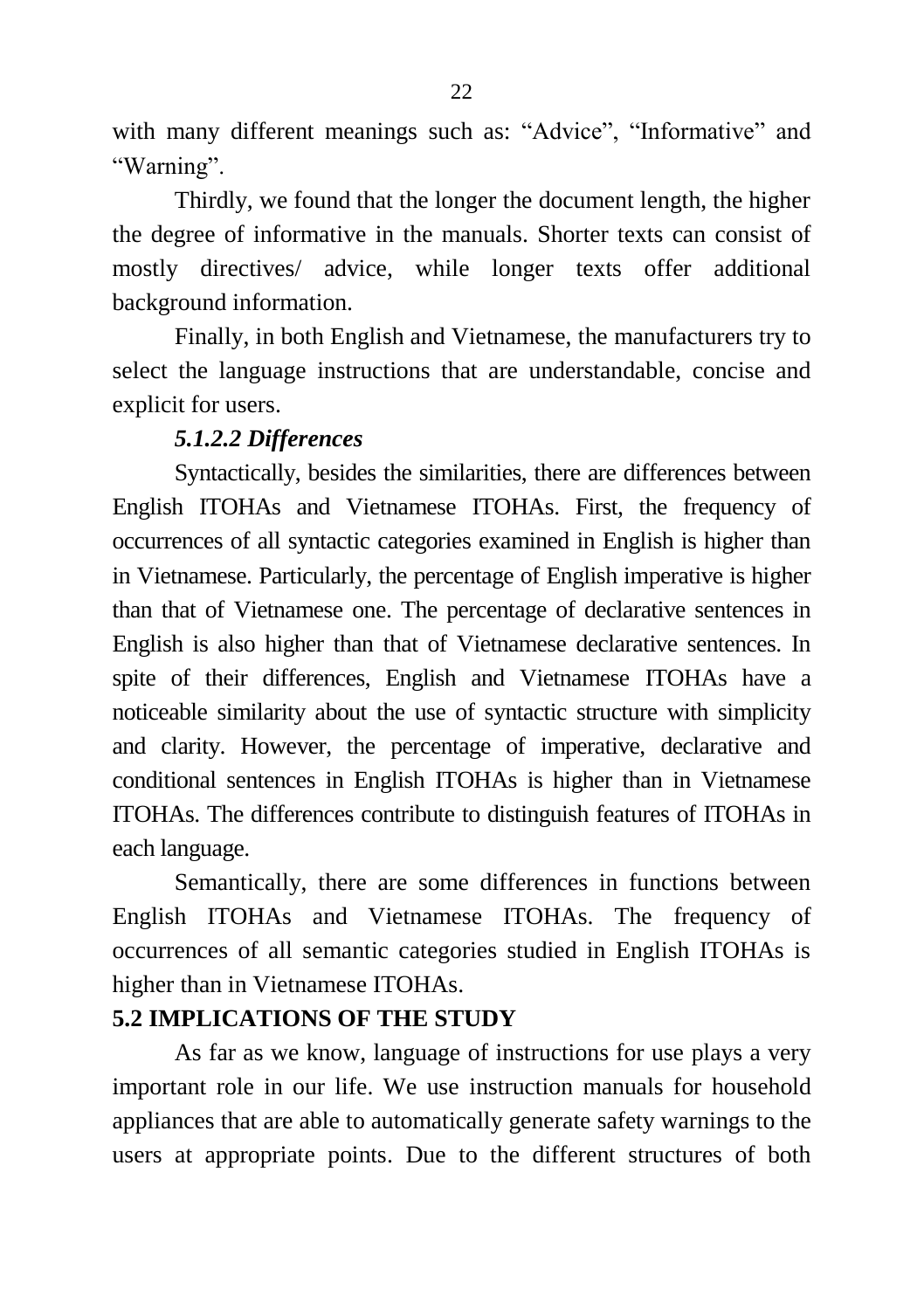English and Vietnamese, it is unavoidable for Vietnamese consumers of English to have some problems in using the instructional text in English. In fact, in learning English as a foreign language, we need to know how texts work so we can explicitly help learners learn how to understand and produce texts for various purposes. With the findings of linguistics features and the similarities as well as differences between 2 languages, it is our hope that the thesis will be of much benefit not only for users but also for teachers, learners and translators of English. Especially, from this result, human translators of ITOHAs can be aware of the way in which texts differ in each language, and use the study to guide their translation.

Through this researcher, we would like to have some suggestions for the manufactures to improve the languages and structures effectively in instructions for use.

Firstly, the finding of the study will probably be a useful reference focusing on some linguistics features in terms of syntactic and semantic features without mentioning cohesive devices and discourse features etc…, so it has not reached depth as it should. Secondly, although having compared and found out similarities and differences of syntactic and semantic features between ITOHAs of English and Vietnamese, the researcher has not explained the similarities and differences in the linguistics features in English and Vietnamese ITOHAs based on the cultural differences of two languages.

Secondly, the users will also be more able to understand both the structures and meaning of what the writer/manufacturers are using. As users may also have English as a second language, they may be less skilled in reading. The better the writers/manufacturers are at English comprehension and writing, the better the users/readers will be able to understand and follow what the instructions are required.